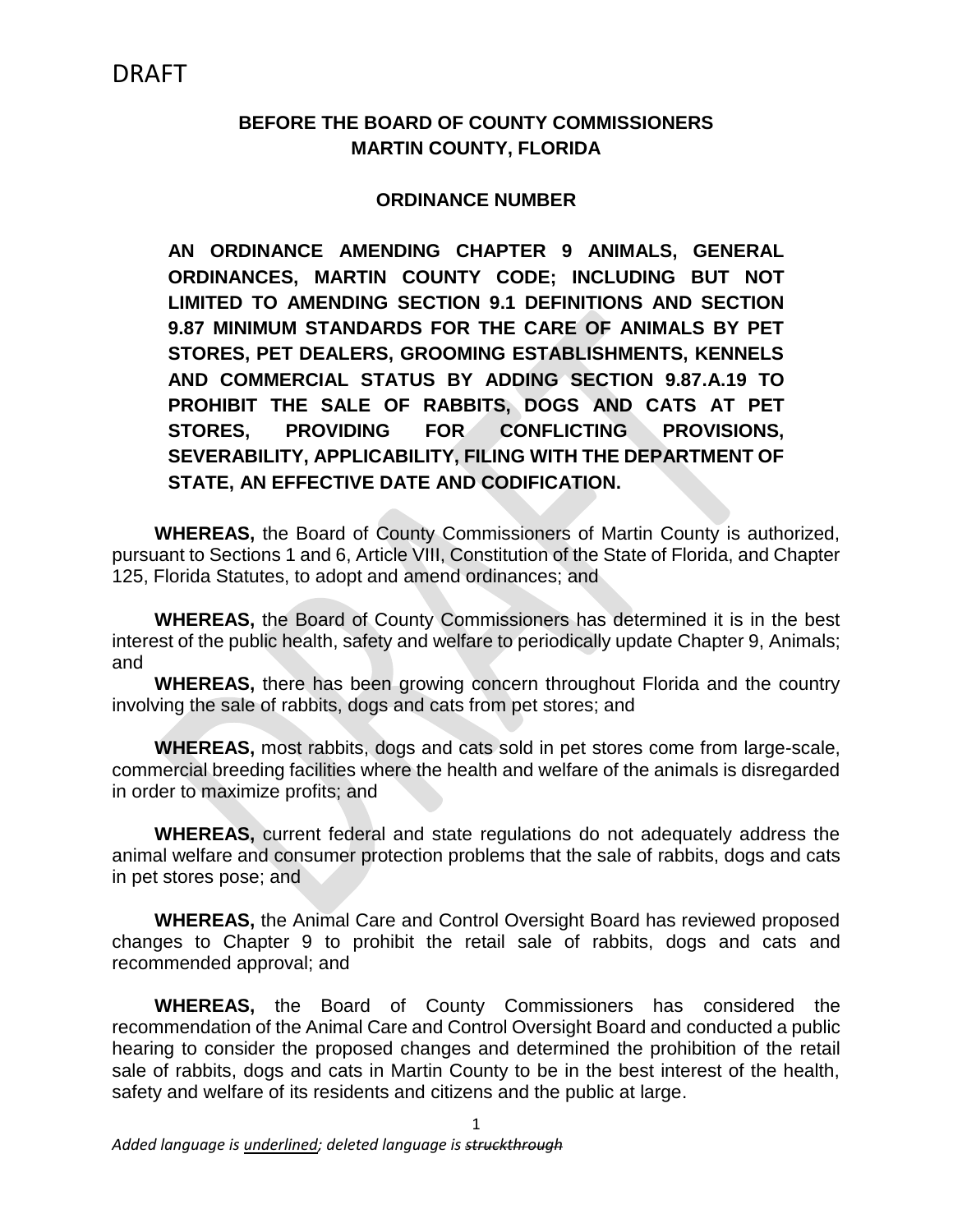## **NOW, THEREFORE, BE IT ORDAINED BY THE BOARD OF COUNTY**

### **COMMISSIONERS OF MARTIN COUNTY, FLORIDA, that:**

**Section 9.1 Definitions, Article 1, General Provisions** 

**PART ONE:** Chapter 9, General Ordinances, Martin County Code is hereby

amended to read as follows:

#### **Sec. 9.1. - Definitions.**

The following words and phrases used in this chapter shall have the meaning set forth below, unless a different meaning is clearly required by the context:

*Aggravated violation* means a violation of sections 9.63.B., 9.93.E., and 9.94.B. of this chapter.

*Animal* means any live vertebrae creature including mammals, birds, reptiles, amphibians and fish, but not humans.

*Animal Services Officer* means a person employed or appointed by the County or a municipality, or authorized by interlocal agreement with the County, who is authorized to investigate, on public or private property, civil infractions related to animal control or cruelty, and to issue citations as provided in this chapter.

*Animal Services Unit* means the Animal Services Unit within the Martin County Sheriff's Department.

*Animal shelter or private nonprofit organization* means a nonprofit organization that is in the business of sheltering and adopting domestic companion animals and is maintained by or under contract with a state, county, or municipality or that is tax-exempt under Section 501(c)(3) of the United States Internal Revenue Code.

*At large* means any animal found running loose that has a current or traceable Martin County license, micro-chip or a license from any other jurisdiction.

*Attack* means an event whereby an unprovoked animal lunges at, runs after or otherwise chases or approaches a person or another animal and such event either occurs in a threatening or menacing manner or causes some type of injury or death.

*Bite* means an actual puncture or tear of the skin inflicted by the teeth of an animal.

*Board* means the Board of County Commissioners of Martin County, Florida.

*Cat* means any member of the species Felis Catus.

*Added language is underlined; deleted language is struckthrough*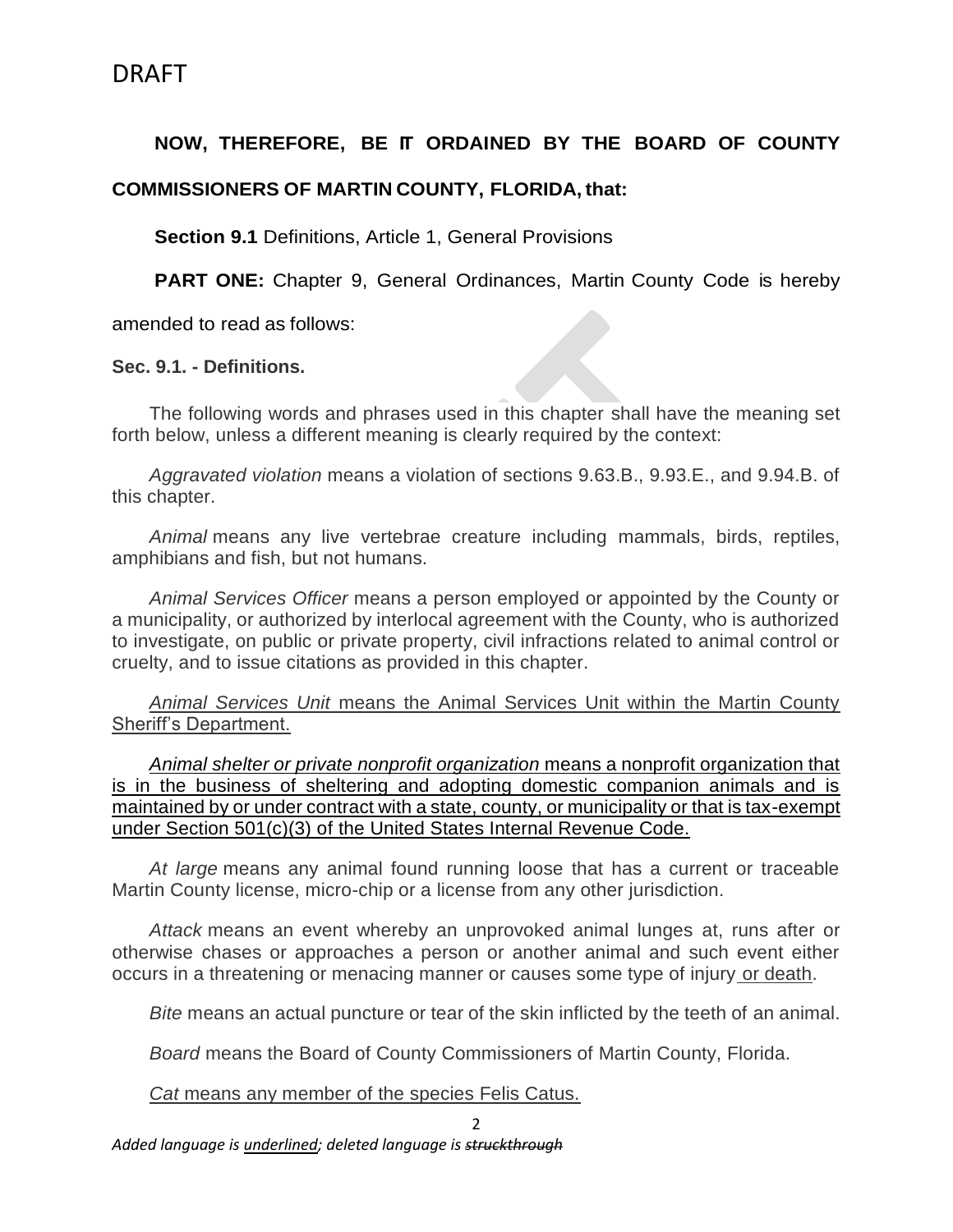*Citation* means a written notice, issued to a person by an Animal Services Officer or a law enforcement officer, that the officer has probable cause to believe that the person has committed a civil infraction in violation of some designated provision(s) of this chapter and that the County court will hear the charge (if contested). The citation must meet the requirements of F.S. § 828.27(1)(f).

*Commercial stable* shall mean any premises where:

1. More than four equine are kept which do not belong to the owner or operator of the premises; or

2. Equine are kept for boarding, pasturing, breeding, riding, training, riding lessons, resale or rearing, and for which advertising is used to promote such activities. Advertising for the purpose of this section shall mean any written statement (excluding real property leasehold arrangements) made in connection with the solicitation of such business and includes without limitation, statements and representations made in a newspaper or other publication, or on radio or television or contained in any notice, handbill, business card, sign, catalog, billboard, brochure, poster or letter. Nonprofit stables are not included in this definition.

*Community cat* means any un-owned, free-roaming cat that has been treated for fleas and ticks, sterilized, vaccinated against rabies and feline distemper, ear-tipped implanted with a microchip and returned to field and may be cared for by one or more residents who may be known or unknown.

*Community cat caregiver* means a person who provides food, water, and other care for one or more community cats but who does not own, harbor, keep or have custody, control or charge of such cats.

*Compensation* shall mean anything given or received as payment or in exchange for a service or product.

*Control* means the regulation of the possession, ownership, care and custody of animals.

*County* means Martin County, a political subdivision of the State of Florida.

*County Health Department* means the health department established and maintained by Martin County in accordance with F.S. § 154.001 et seq.

*Cruelty* means any act of neglect, torture, or torment that causes unjustifiable pain or suffering of an animal, including any of the acts described in section 9.92.A..

*Dangerous dog* means any dog that, according to the records of the appropriate authority:

1. Has aggressively bitten, attacked, or endangered or has inflicted severe injury on a human being on public or private property;

2. Has more than once severely injured or killed a domestic animal while off the owner's property;

3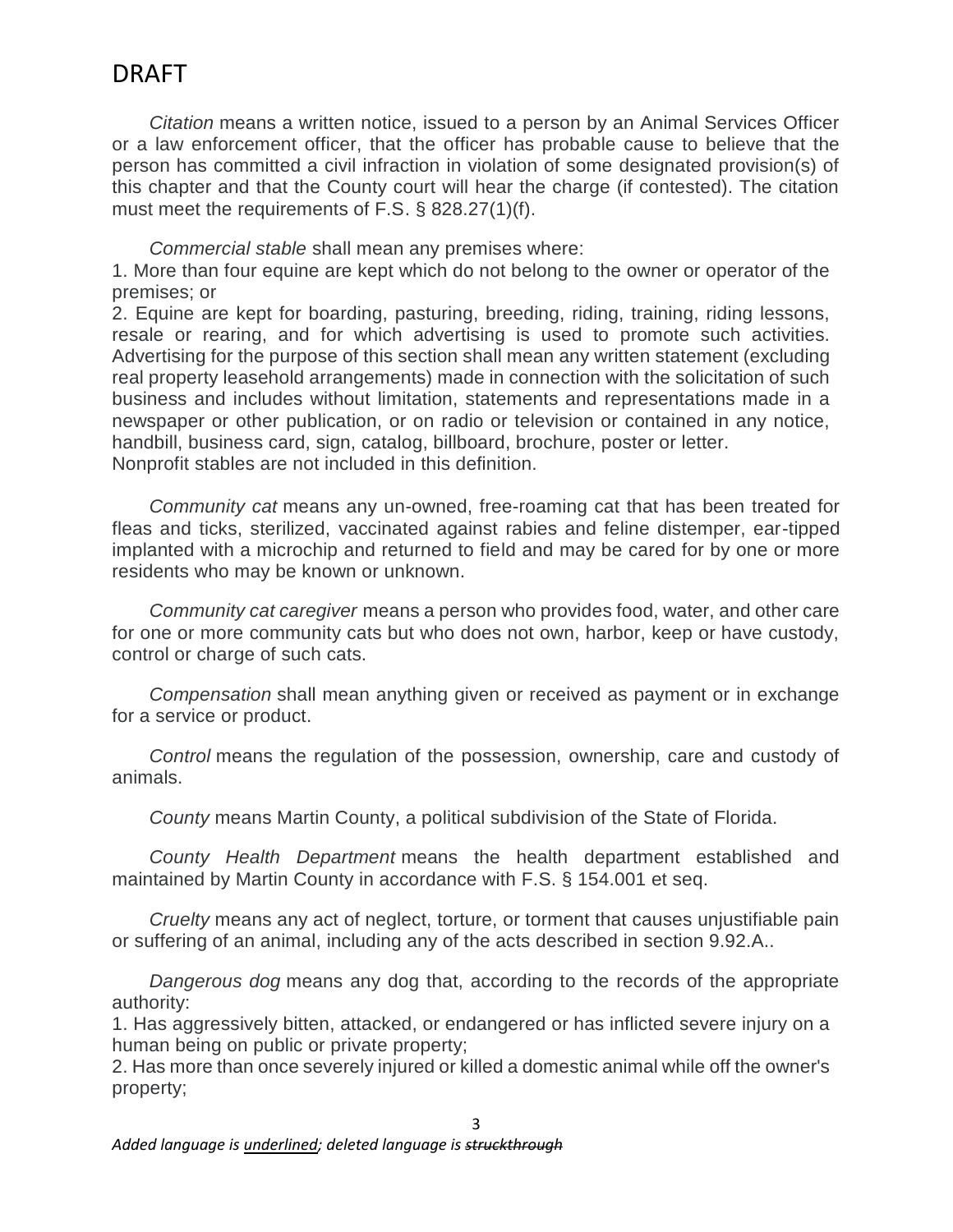3. Is used primarily or in part for the purpose of dog fighting or is a dog trained for dog fighting; or

4. Has, when unprovoked, chased or approached a person upon the streets, sidewalks, or any public grounds in a menacing fashion or apparent attitude of attack, provided that such actions are attested to in a sworn statement by one or more persons and dutifully investigated by the appropriate authority.

*Designated hearing officer* means the County Administrator or his or her designee, other than the Animal Services Unit administrator.

*Designated impoundment facility* means any animal shelter which is operated by a nonprofit corporation or a licensed veterinarian practicing in Martin County and which is under contract with the board.

*Division* means the Animal Services Division within the Martin County Sheriff's Department.

*Dog* means any member of the species Canis Lupus Familiaris, or any genetic hybridization thereof, not under the jurisdiction of the Fish and Wildlife Conservation Commission.

*Domestic animal* means any tame animal, usually by generations of breeding, and living in a close association with humans as a pet, work animal or farm animal in such a way that creates a dependency on humans so that the animal loses its ability to live in the wild.

*Ear-tipped or ear-tipping* means notching or removing approximately a quarter-inch off the tip of the cat's left ear while the cat is anesthetized for sterilization. An ear-tip or notch on the left ear shall be presumptive evidence that a cat has been vaccinated against rabies and feline distemper, implanted with a microchip, sterilized and returned to the field.

*Feral* means any dog or cat existing in a wild or untamed state, or any dog or cat that has returned to an untamed state from domestication.

*Free-roaming cats* shall mean any cat found outdoors regardless of behavior or ownership status.

*Grooming establishment* shall mean any place of business (stationary or mobile) which accepts private pets for bathing, clipping, dipping pedicure or other related services (not to include breeding, dentistry, or overnight boarding).

*Habitually* means the fourth or subsequent violation of a particular offense.

*Harbor* means the act of caring for and keeping an animal or the act of providing a premise or residence to which the animal returns for food, shelter or care for a period of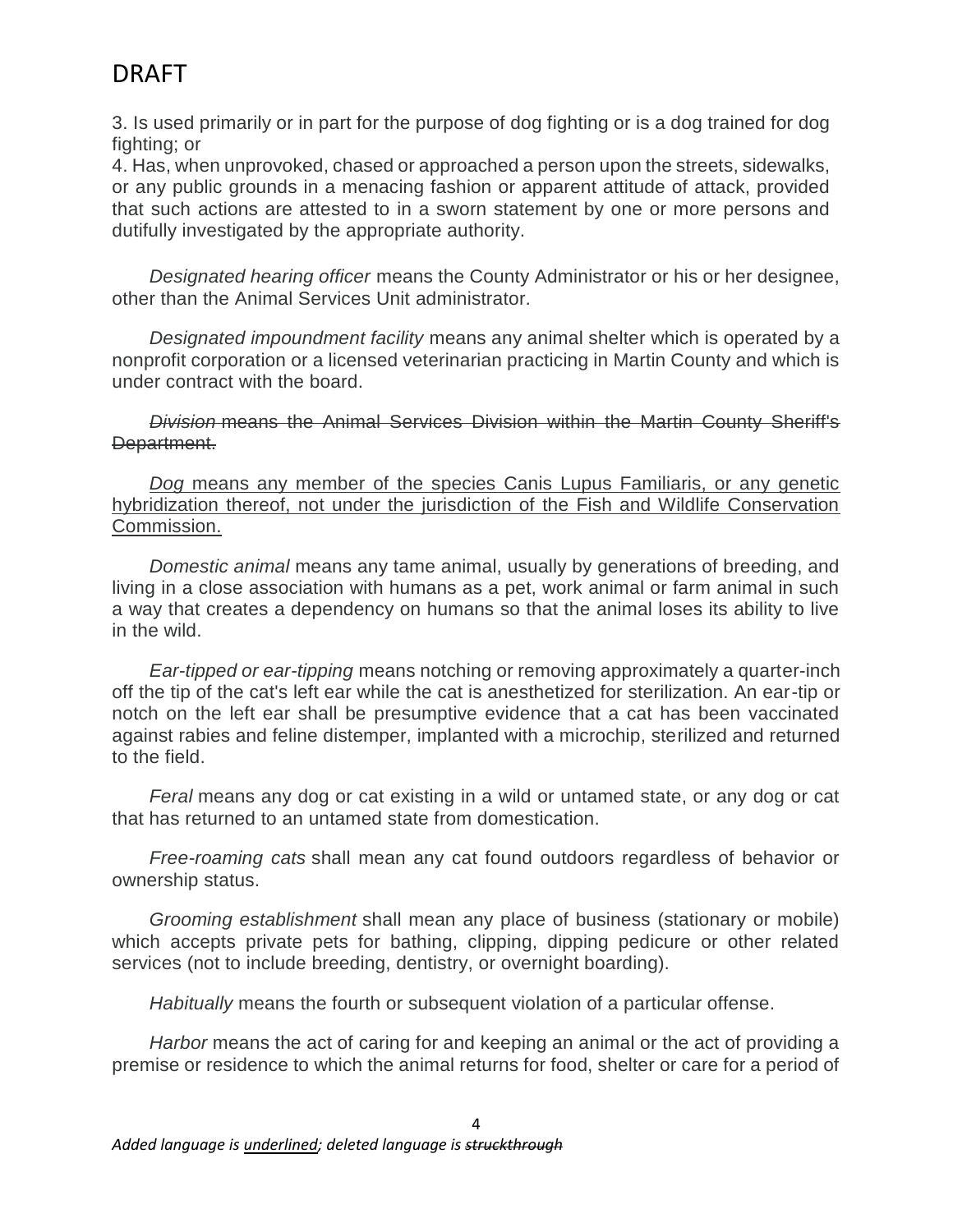at least ten days, or at the point where the caregiver is providing the primary source of sustenance for the animal; whichever time is shorter.

*Hobby breeder* shall mean a person who breeds and/or raises on his/her property dogs, cats, and/or companion animals, which sells no more than two litters, or 20 dogs, cats, and/or companion animals per year, whichever is greater.

*Impound* means to apprehend an animal for the purpose of confinement in a designated impoundment facility.

*Kennel* shall mean any place of business which dogs and cats are kept for sale, breeding, boarding, or training.

*Law enforcement animal* means a dog or other animal which is under the direct control of a public law enforcement officer.

*License/identification tag* means a numbered tag that provides proof of current rabies vaccination and Martin County registration for the tagged domesticated animal.

*Licensed veterinarian* means a person who has a veterinary medicine degree and possesses a valid license to practice, as a veterinary doctor, in the State of Florida.

*Micro-chip* means an electronic device used for the permanent identification of the host animal.

*Owner* means any person or entity other than a community cat caregiver, possessing, harboring, keeping or having custody or control of an animal. If the animal is owned by a person under age eighteen (18), owner shall be such person's parent or guardian.

*Person* means any individual, household, firm, partnership, corporation, company, society, association, and every officer, agent, or employee thereof.

*Pet dealer* means any person, firm, partnership, corporation, or other association which in the ordinary course of business, engages in the sale of more than two litters, or twenty (20) dogs, cats, or companion animals per year, whichever is greater, to the public and is regulated by F.S. § 828.29, as amended from time to time.

*Pet Lemon Law* shall mean the consumer information set forth in F.S. § 828.29, as amended from time to time, that has been compiled into a pamphlet by the Florida Veterinary Medical Association.

*Pet store* shall mean any place or business where pet/companion animals (including small animals intended for use as reptile food) are kept for retail or wholesale purchase excluding rabbits, dogs or cats as prohibited by Section 9.87.A.19 herein. Excluded are those animals regulated and controlled by the Florida Fish and Wildlife Conservation Commission.

5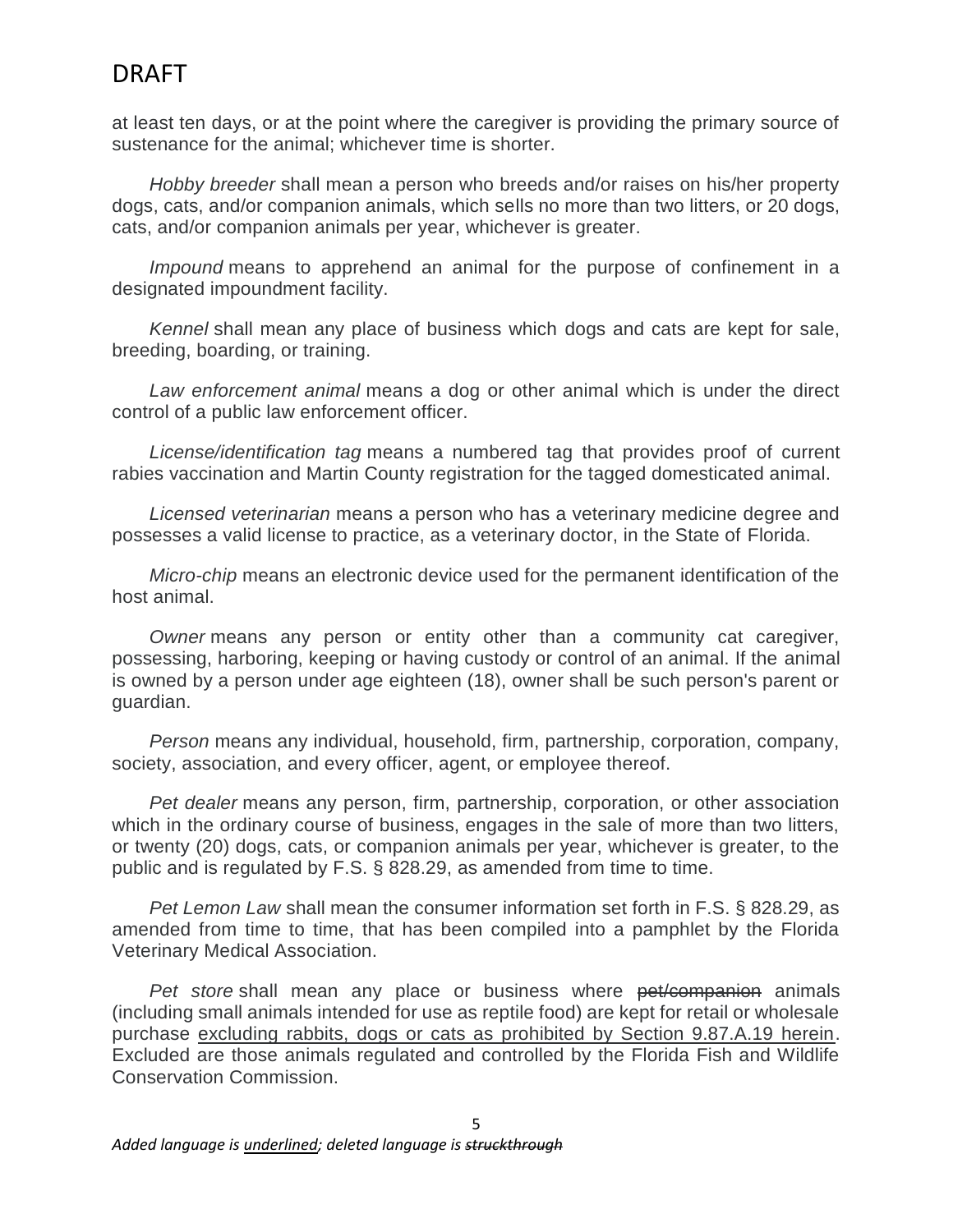*Premises* means a parcel of land and the structures thereon.

*Proper enclosure* means while on the owner's property, the animal is securely confined indoors or in a securely enclosed and locked pen or structure, suitable to prevent the entry of young children and designed to prevent the animal from escaping. Such pen or structure shall have secure sides and a secure top to prevent the animal from escaping over, under, or through the structure and shall also provide protection from the elements.

*Quarantine* means a strict confinement, isolation and observation imposed on animal(s) suspected of having rabies or any other infectious zoonotic disease, or premises or other defined geographic areas, to prevent the spread of disease or pests.

#### *Rabbit* means any member of the species Oryctolagus Cuniculus.

*Severe injury* means any physical injury that results in broken bones, multiple bites, or disfiguring lacerations requiring sutures or reconstructive surgery.

*Shelter/housing* means provision of and access to a three dimensional structure that has a roof, a minimum of four walls, and a floor, and is dry, sanitary, clean, weatherproof, and made of durable material. The structure must be sufficient in size to allow the sheltered animal(s) to stand up, turn around, and lie down comfortably. The structure must be designed to protect the animal from the adverse effects of the elements and environmental conditions. The structure must: (i) be free of standing water, accumulated waste, and debris; (ii) protect the animal(s) from injury; and (iii) have adequate ventilation. Wire, grid or slat floors of structures that permit the animal's feet to pass through openings, or sag under the animal's weight, or that otherwise do not protect the animal's feet or toes from injury are prohibited, except structures for birds where perches are provided. All of the foregoing are minimum standards by which a structure can qualify as shelter/housing and failure of a structure to meet any one or more of the standards set forth in this definition shall result in the structure failing to qualify as shelter/housing.

*Sheriff* means the Martin County Sheriff, or his/her designee.

*Sterilized* means a spayed or neutered animal.

*Stray* means any animal found at-large, whether lost by its owner or otherwise, or that is on the common areas of apartments, condominiums, trailer parks or other multiresidential premises, and that does not have an identification tag or micro-chip and for which there is no identifiable owner; however, community cats shall not be considered stray.

*Temporary resident* or *nonresident* means a person who resides in Martin County for less than six months in any calendar year, and whose Martin County residence is not the person's permanent residence.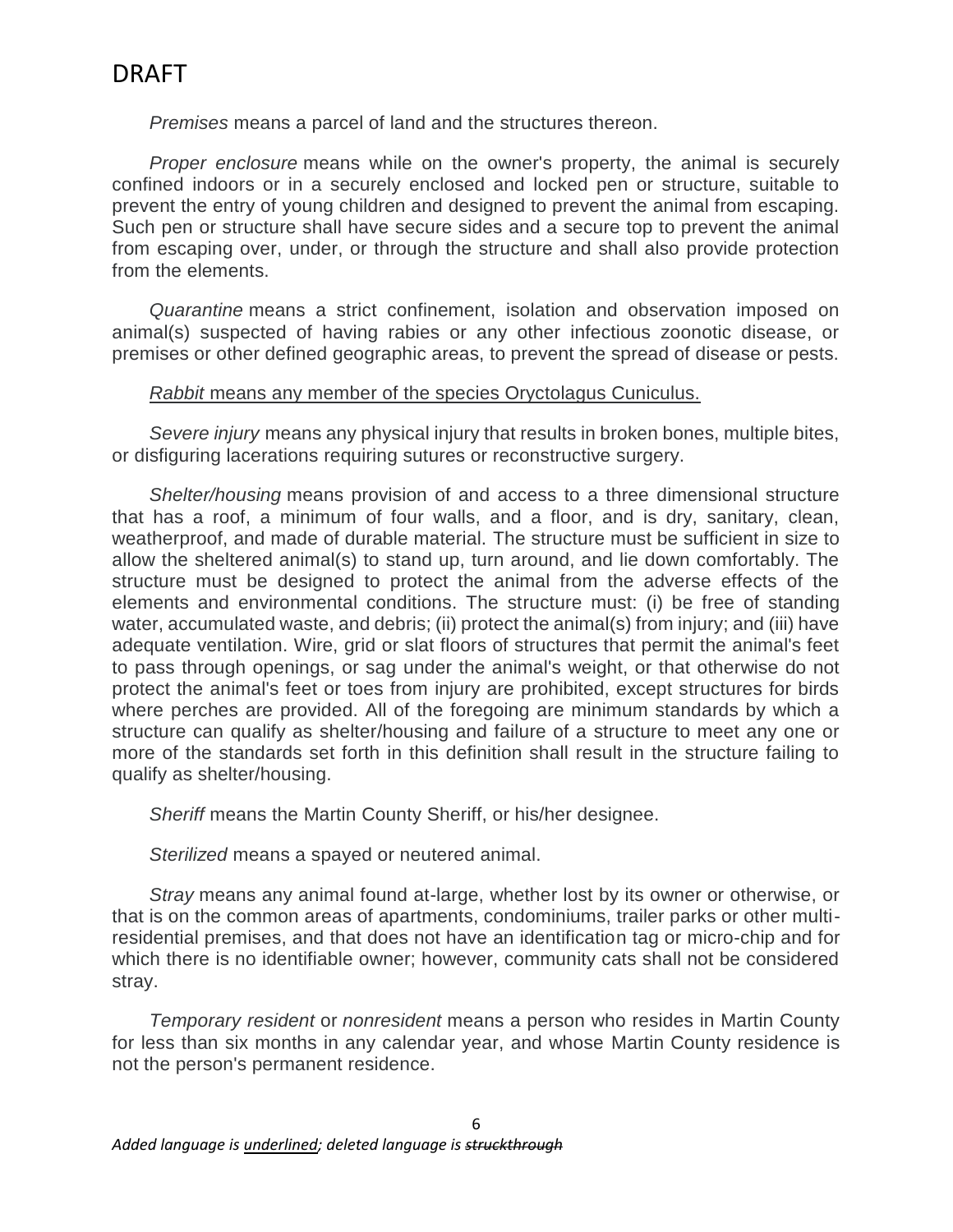*Trap-neuter-vaccinate-return* or *TNVR* means a County authorized program in which a free-roaming cat is humanely trapped, spayed or neutered, vaccinated against rabies and feline distemper, ear-tipped, implanted with a microchip and returned to field.

*Unprovoked* means that the victim who has been conducting himself or herself peacefully and lawfully, has been bitten or chased in a menacing fashion or attacked by an animal.

*Unsterilized* means a nonspayed or nonneutered animal.

*Vaccination/vaccinated* means protection provided against rabies by inoculation with anti-rabies vaccine, as administered by a licensed veterinarian. Provided however for section 9.90D this term shall mean inoculation against rabies and feline distemper.

*Zoonotic* means relating to or constituting a disease of animals that can be transmitted to human beings.

## **ARTICLE 2. IMPOUNDMENT, QUARANTINE, AND DISPOSITION**

### **Sec. 9.31. Impoundment.**

Any animal received or taken into custody by an Animal Services Officer shall be properly delivered to the designated impoundment facility for handling and disposition in accordance with this chapter and any contractual agreement between the County and the operator of such facility.

#### **Sec. 9.32. Observation and treatment; humane destruction of certain animals.**

A licensed veterinarian shall observe and, if appropriate, treat any impounded animal believed to have rabies or other zoonotic disease, at the expense of the owner, and shall destroy any such animal, without compensation to the owner, upon certifying that the continued existence of such animal endangers the public health, safety, and welfare. The designated impoundment facility is hereby granted discretionary authority to act immediately and humanely to destroy or otherwise dispose of any injured, sick or diseased animal when, in the opinion of a licensed veterinarian, the animal's continued existence, in such condition, would be inhumane. Any animal reasonably suspected or believed to be infected with rabies or any zoonotic disease shall be quarantined as provided below, and all additional costs associated with special handling and treatment of the quarantined animal shall be paid, as an additional fee, by the owner prior to redemption of the animal. Such lawful exercise of discretion by the designated impoundment facility to destroy an animal shall not relieve the owner from liability for any and all violations, fines and accrued charges or fees with respect to such animal, regardless of the ultimate disposition of such animal.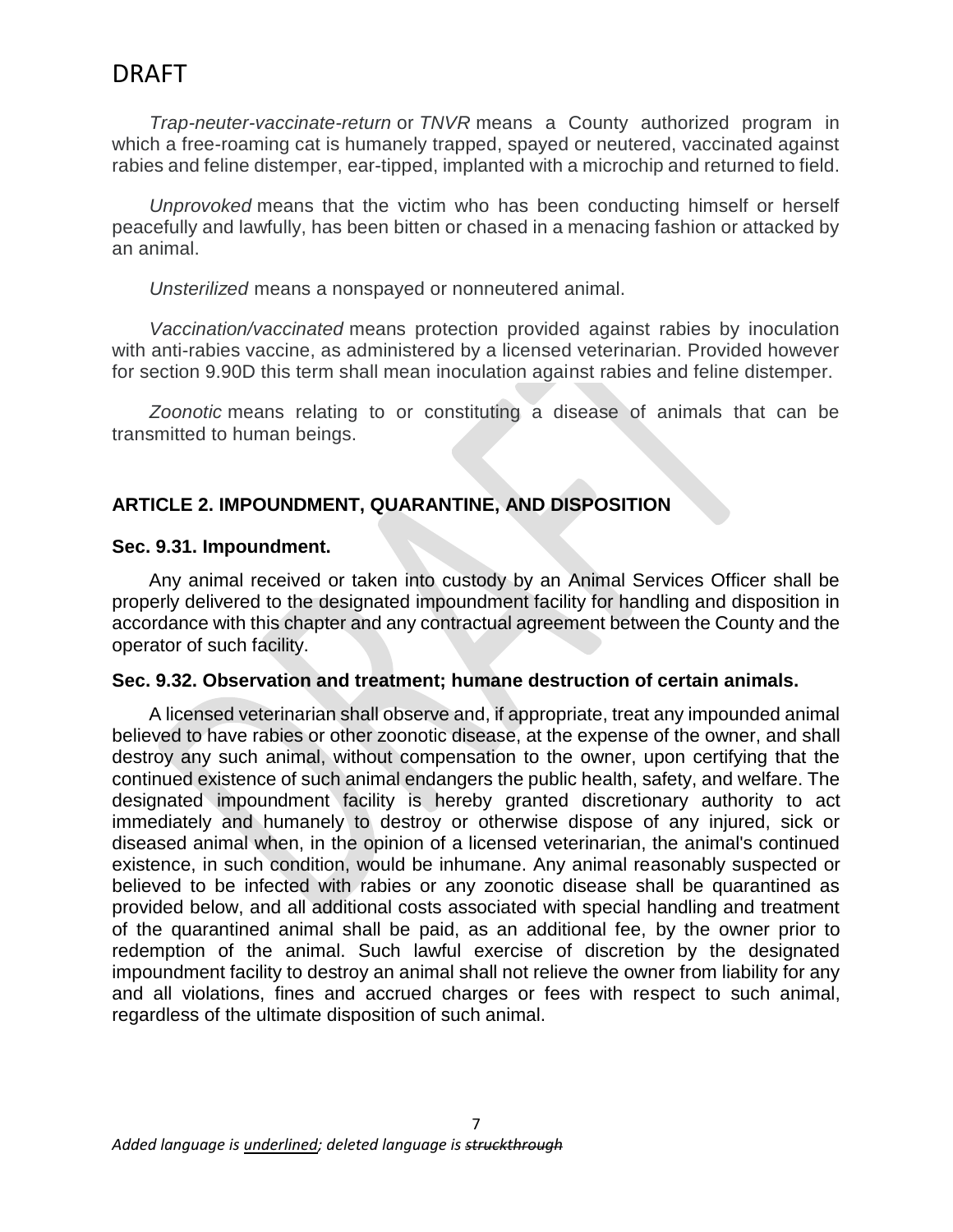### **Sec. 9.33. Redeeming impounded animal(s).**

No impounded animal shall be released without the approval of the Division Animal Services Unit. In addition, an owner shall redeem (i.e., regain custody of) an animal impounded hereunder only upon payment of accrued impoundment fees, actual veterinary charges, and any other applicable fees relating to such impoundment. Prior to redeeming of an animal, the owner shall provide proof of ownership by way of license receipt, bill of sale, photograph, affidavit of neighbors, or other reliable documentary evidence, and proof that the animal has been properly vaccinated and licensed in accordance with the terms of this chapter. However, if an impounded animal requires vaccination and licensing prior to redemption, then the owner shall prepay the required vaccination and license/identification fees, in addition to any impoundment-related fees provided for in this chapter. A receipt for such prepayment shall be issued to the owner, who then shall have five business days in which to take the animal to a licensed veterinarian for vaccination. The owner shall provide proof of vaccination to the Division Animal Services Unit within the five-day period following redemption or shall be deemed to have further violated this chapter regarding required vaccination.

### **Sec. 9.34. Animals not redeemed; disposition; sterilization.**

- 9.34.A. The following animals shall become the property of the designated impoundment facility:
	- 1. Any stray which lacks a current Martin County license/identification tag or microchip if such animal has not been redeemed within five consecutive nights; and
	- 2. Any animal at large which has a current Martin County license/identification tag or, micro-chip, or a current tag from any other jurisdiction, if such animal has not been redeemed within five consecutive nights.
	- 3. Any stray litter, defined as three or more puppies or kittens under six months of age, immediately upon impoundment.
	- 4. Any animal that is impounded by the Division Animal Services Unit due to the incarceration or hospitalization of the owner, if such animal has not been redeemed within ten consecutive nights.
- 9.34.B. The designated impoundment facility is hereby authorized to keep or otherwise dispose of such unredeemed animals, by adoption or destruction, as it deems most humane, in its sole discretion. Nothing in this section shall be construed to release the owner of an animal from the obligation to pay any fees, fines, and penalties due under the provisions of this chapter. Adoption fees for impounded animals shall be collected at a reasonable rate, as established by the designated impoundment facility, prior to the animal's release from the facility.
- 9.34.C. No dog or cat shall be released for adoption from an animal shelter or similar adoption facility without being sterilized or without a written agreement from the adopter or purchaser guaranteeing that such animal will be sterilized as required by F.S. § 823.15, as amended from time to time. All costs of sterilization pursuant to this subsection shall be paid by the prospective adopter unless otherwise provided. Failure by either party to comply with the provisions of F.S. 823.15, as amended from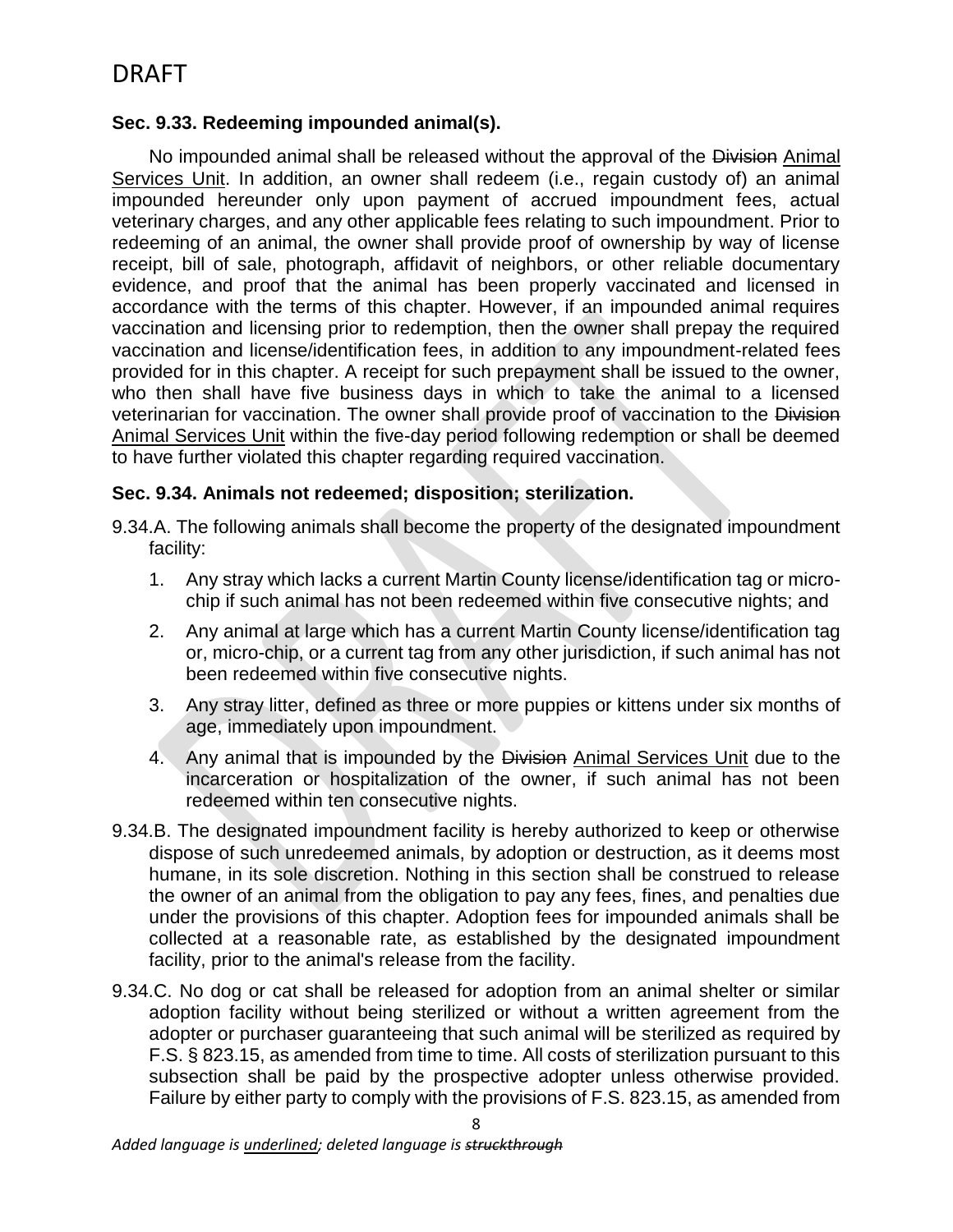time to time, with respect to sterilization of such an animal shall be deemed a violation of this section, and shall subject the person to the penalties prescribed by statute.

### **Sec. 9.35. Investigation of possible rabies exposure.**

- 9.35.A. The County Health Department Administrator, in coordination with the Division Animal Services Unit, shall take action to have each reported animal bite or exposure investigated promptly, in accordance with the rules of the Florida Department of Health, as such rules may be amended from time to time, to determine whether there is cause to believe the animal in question has rabies.
- 9.35.B. Upon request from the official health agency of another state or country to the County Health Department Administrator, such department, in coordination with the Division Animal Services Unit, shall provide assistance in locating and placing in quarantine the suspect animal as required for proper completion of investigation of a potential rabies exposure incident in accordance with the rules of the Florida Department of Health, as such rules may be amended from time to time.
- 9.35.C. Bites of guinea pigs, hamsters, Lagomorpha (rabbits and hares), livestock, squirrels, gerbils, chipmunks, rats, mice, prairie dogs, and other rodents shall be evaluated on an individual basis, at the discretion of the County Health Department Administrator for a determination as to the need for laboratory examination.
- 9.35.D. Any free-roaming wild animal, other than a member of the species referred to in section 9.35.C. above, which has bitten or otherwise exposed a human or domestic animal to rabies shall be disposed of immediately in a manner allowing for the animal's brain to be submitted to a laboratory approved by the County Health Department for examination for rabies. When a free-roaming wild animal which is on a list of endangered or threatened animal species is involved in such a bite or incident of exposure, the Florida Fish and Wildlife Conservation Commission shall be notified and given the opportunity to obtain the specimen and other relevant information.
- 9.35.E. Captive wild animals lawfully kept in zoos, tourist attractions, and other private facilities which bite or become exposed to humans or domestic animal(s) must be managed as to quarantine and examination individually, in accordance with their history of possible exposure to rabies. Such management shall be at the discretion of the County Health Department Administrator.

## **Sec. 9.36. Quarantine of unvaccinated dogs, cats and ferrets.**

- 9.36.A. Any unvaccinated dog, cat or ferret that bites a human shall be captured alive if possible and quarantined under observation for a period of ten nights, beginning with the first night of impoundment. If confinement or capture of the dog, cat, or ferret is not possible and practical, such animal shall be destroyed as humanely as possible and the head submitted to one of the County Health Department's laboratories for examination for rabies. If such animal cannot be located, the person bitten shall be notified.
- 9.36.B. The quarantine of all unvaccinated dogs, cats and ferrets shall be in a designated impoundment facility having recognized quarantine procedures approved by the County Health Department Administrator in accordance with the rules of the Florida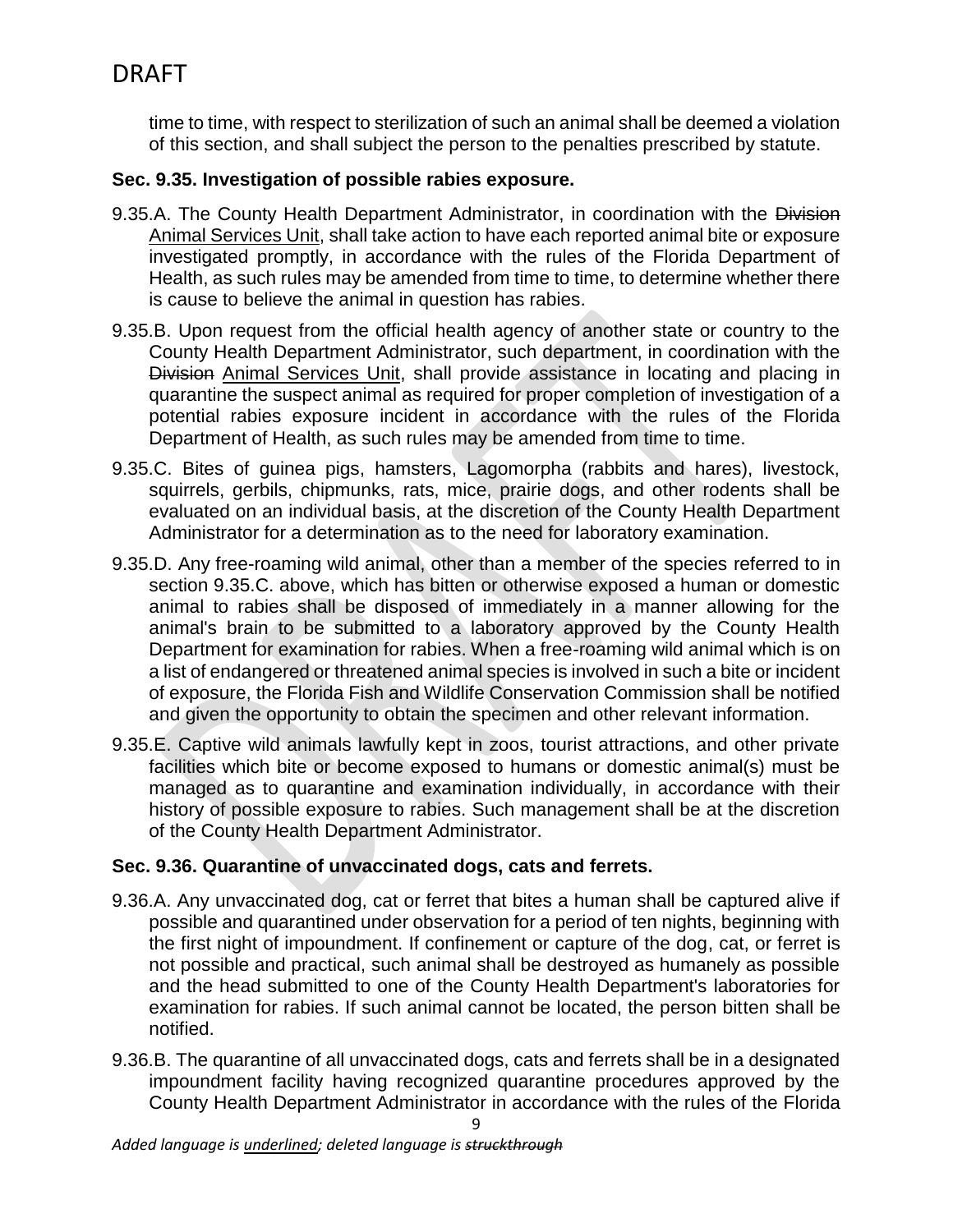Department of Health, as such rules may be amended from time to time, or in the hospital of a licensed veterinarian at the sole expense of the animal owner. When such facilities are not available within a reasonable distance, the County Health Department Administrator may make an exception and approve confinement at the owner's home or at another acceptable location, provided that the location and confinement meet all criteria for impoundment facilities as developed by the County Health Department Administrator in accordance with the rules of the Florida Department of Health, as such rules may be amended from time to time.

- 9.36.C. Quarantined dogs, cats, or ferrets shall not be released or removed from the place of quarantine unless permission is obtained from the Division Animal Services Unit. Rabies immunization shall not be administered to any such animal during the tennight quarantine period.
- 9.36.D. If the dog, cat, or ferret dies or shows signs of rabies during the ten-night quarantine period, then the County Health Department Administrator shall be notified immediately.
- 9.36.E. If the quarantined dog, cat, or ferret dies or is destroyed, then such animal's head shall be detached from the body without mutilation, properly iced or otherwise preserved, and forwarded to a laboratory approved by the County Health Department for examination to determine whether the animal died from rabies virus infection. The cost of such examination shall be borne by the animal's owner.

### **Sec. 9.37. Quarantine of vaccinated dogs, cats, and ferrets.**

- 9.37.A. The Division Animal Services Unit administrator shall allow a dog or cat with a current rabies vaccination to be confined in quarantine at the owner's home or another acceptable location, unless otherwise directed by the County Health Department Administrator, or unless the Division Animal Services Unit administrator has a reasonable belief that such animal should be quarantined in the same manner as an unvaccinated dog or cat.
- 9.37.B. Each ferret vaccinated in accordance with this ordinance must be quarantined when necessary, according to the rules of the Florida Department of Health, as such rules may be amended from time to time.

### **Sec. 9.38. Domestic animals bitten by, or exposed to, apparently rabid animals.**

- 9.38.A. Any domestic animal with a current rabies vaccination which is bitten by, or exposed to, an animal which is known, or appears, to be rabid shall be revaccinated immediately by a licensed veterinarian and restrained for 45 days at the owner's home or other reasonable location. Such an animal may be taken outdoors but only on the premises of the owner, and must be attended on a chain or leash on such occasions.
- 9.38.B. Any domestic animal without a current rabies vaccination that is bitten by, or exposed to, an animal which is known, or appears, to be rabid shall be disposed of or, at the owner's request, placed under rabies quarantine for six months at the owner's sole expense, in a place approved by the County Health Department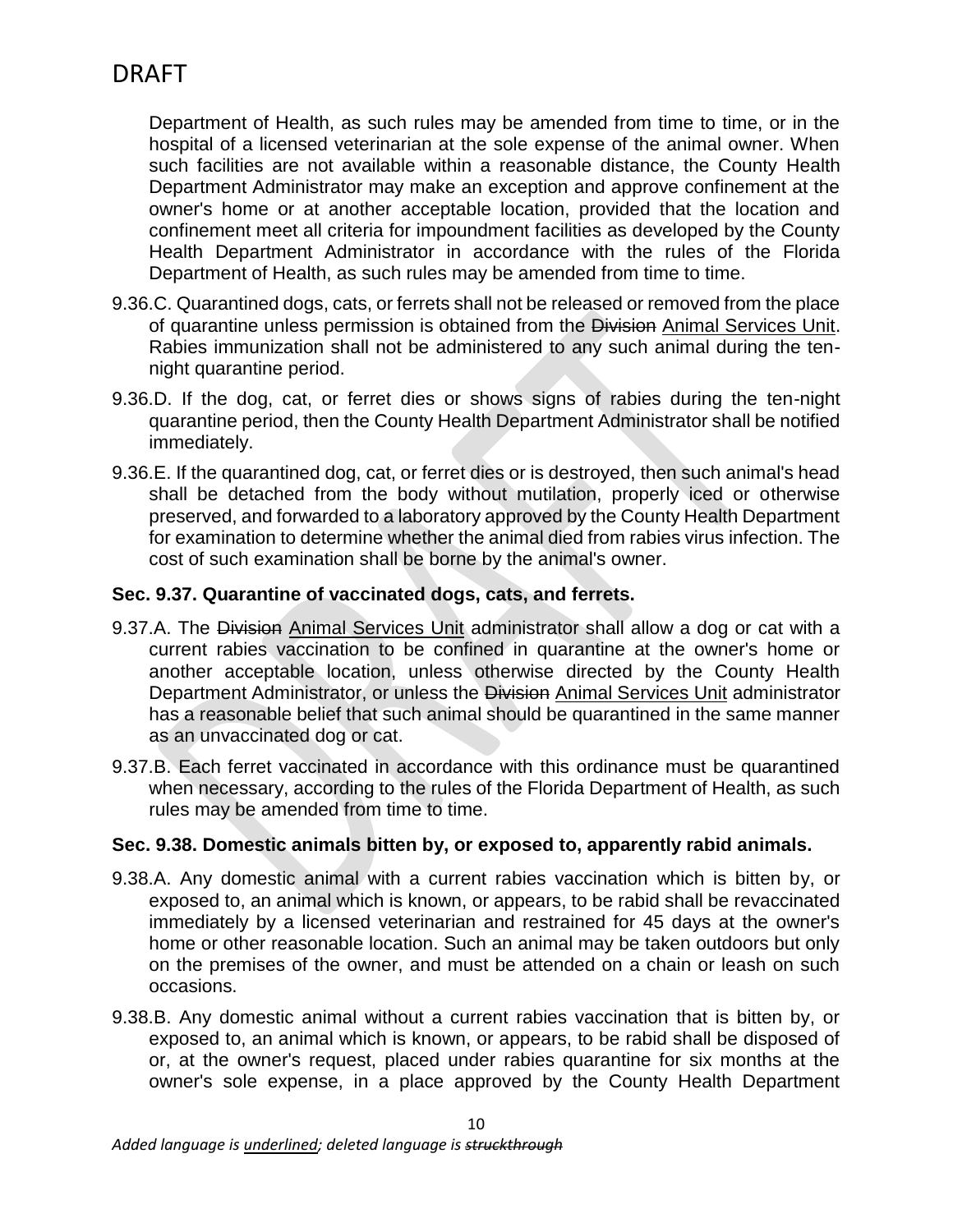Administrator. Such an animal shall be revaccinated one month prior to release from quarantine.

9.38.C. If the domestic animal becomes ill or dies during the quarantine or restraining period, then the procedures outlined in section 9.36.D. and 9.36.E. above shall apply.

### **Secs. 9.39—9.60. Reserved.**

## **ARTICLE 3. VACCINATION AND LICENSING REQUIREMENTS; OFFICERS' AUTHORITY; ISSUANCE OF CITATIONS AND OTHER ENFORCEMENT MEASURES**

### **Sec. 9.61. Vaccination required.**

- 9.61.A. It shall be unlawful, and shall render the responsible person subject to all penalties provided below, for such person to own, keep, harbor, maintain, or have custody of any dog, cat or ferret which has attained the age of four months, unless such dog, cat or ferret has been currently vaccinated, licensed, and collared or harnessed in accordance with the following provisions. Community cats are exempt from this requirement. Such animals shall be vaccinated against rabies with a vaccine that is licensed by the United States Department of Agriculture for those species and licensed annually. The owner of each dog, cat, or ferret shall have the animal vaccinated 12 months after the initial vaccination. Thereafter the interval between vaccinations must conform to the vaccine manufacturer's direction. Evidence of circulating rabies-virus-neutralizing antibodies may not be used as a substitute for current vaccination in managing rabies exposure or determining the need for booster vaccinations. If the State of Florida mandates rabies vaccinations for any other species, then the provisions of this section and related provisions of this chapter shall apply to such species.
- 9.61.B. Evidence of a rabies vaccination shall consist of a fully completed rabies vaccination certificate, in conformance with Florida Statutes, and of the National Association of State Public Health Veterinarians (NASPHV) and signed by or using the signature stamp of the veterinarian administering the vaccine. One copy shall be retained by the veterinarian for at least one year after the vaccine expires. The other copies shall be distributed to the owner and to the Division Animal Services Unit "Rabies Vaccine Certificate."
- 9.61.C. A dog, cat, or ferret is exempt from vaccination against rabies if a licensed veterinarian has examined the animal and has certified in writing that at that time vaccination would endanger the animal's health because of its age, infirmity, disability, illness, or other medical considerations. An exempt animal must be vaccinated against rabies as soon as its health permits.

### **Sec. 9.62. Issuance of animal license/identification tags and vaccination certificates.**

9.62.A. All owners of dogs and cats, other than community cats meeting the definition is section 9.1 of this chapter, in Martin County shall obtain a Martin County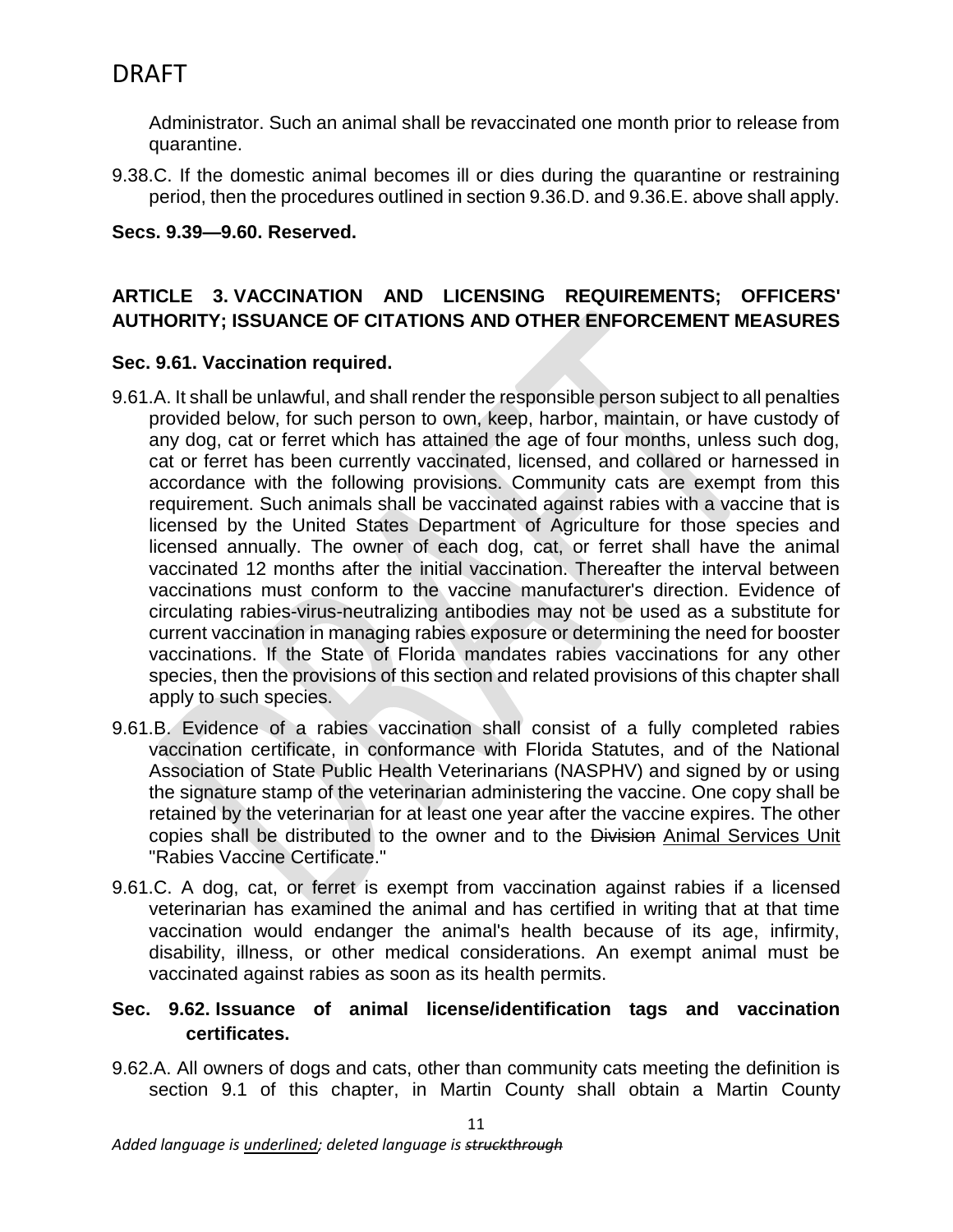license/identification tag for each dog and cat they own, keep, harbor, maintain, or have in custody, in accordance with the latest date referred to in the following timetable:

- 1. When the dog or cat reaches the age of six months; or
- 2. Within 30 calendar days of acquiring the dog or cat that is at least six months old; or
- 3. Within 30 calendar days of arrival in Martin County as a new resident with a dog or cat that is at least six months old.

License/identification tags must be securely fastened about the animal's neck by a collar or other device allowing the tags to be clearly visible at all times. Failure by an owner to ensure that a required tag remains fastened will result in the animal being labeled as a stray and the owner being in violation of Section 9.90 of this chapter, which may result in the issuance of a citation and impoundment of such animal. Dogs and cats, other than community cats meeting the definition in Section 9.1 of this chapter, housed in a secure enclosure may be exempt from wearing the required tag while kept in the enclosure, provided the tag is securely fastened to a collar/harness and that device is attached to the enclosure housing the dog or cat. The above licensing requirements do not apply to community cats meeting the definition of Section 9.1 of this chapter.

- 9.62.B. Licensed veterinarians shall issue a vaccination certificate pursuant to subsection 9.61.B of this article and, if applicable, a sterilization certificate, to each owner for each animal vaccinated and sterilized. Such a certificate must accompany each application for a Martin County license/identification tag unless the veterinarian issues the license/identification tag on the Division Animal Services Unit's behalf, in which case only the rabies certificate must be submitted to the Division Animal Services Unit. The Division Animal Services Unit may rely upon such certificates in order to ensure that persons who have obtained such certificate also obtain a license/identification tag.
- 9.62.C. Each license/identification tag registration is valid for one year from the date of issuance or date of the rabies vaccination, whichever is earlier, and must be renewed before or at the expiration of such period of time. Any owner who fails to renew a required tag within the designated period shall at a minimum pay a late fee, as established by resolution of the board.
- 9.62.D. Owners of dogs and cats shall purchase such license/identification tags directly from participating veterinarian's office; the County's designated impoundment facility; or at any branch office of the Martin County Tax Collector. The fees required for license/identification tags are established by resolution of the board. Required fees are based upon whether a dog or cat is micro-chipped, unsterilized or sterilized, and whether a dog is classified as "dangerous" under the provisions of this chapter and state law.
- 9.62.E. Every licensed veterinarian, acting on behalf of himself/herself or a veterinary hospital or other facility with which he/she is associated, may participate in the licensing/identification program, either by issuing a license/identification tag with each rabies certificate issued or by issuing a license/identification tag for an animal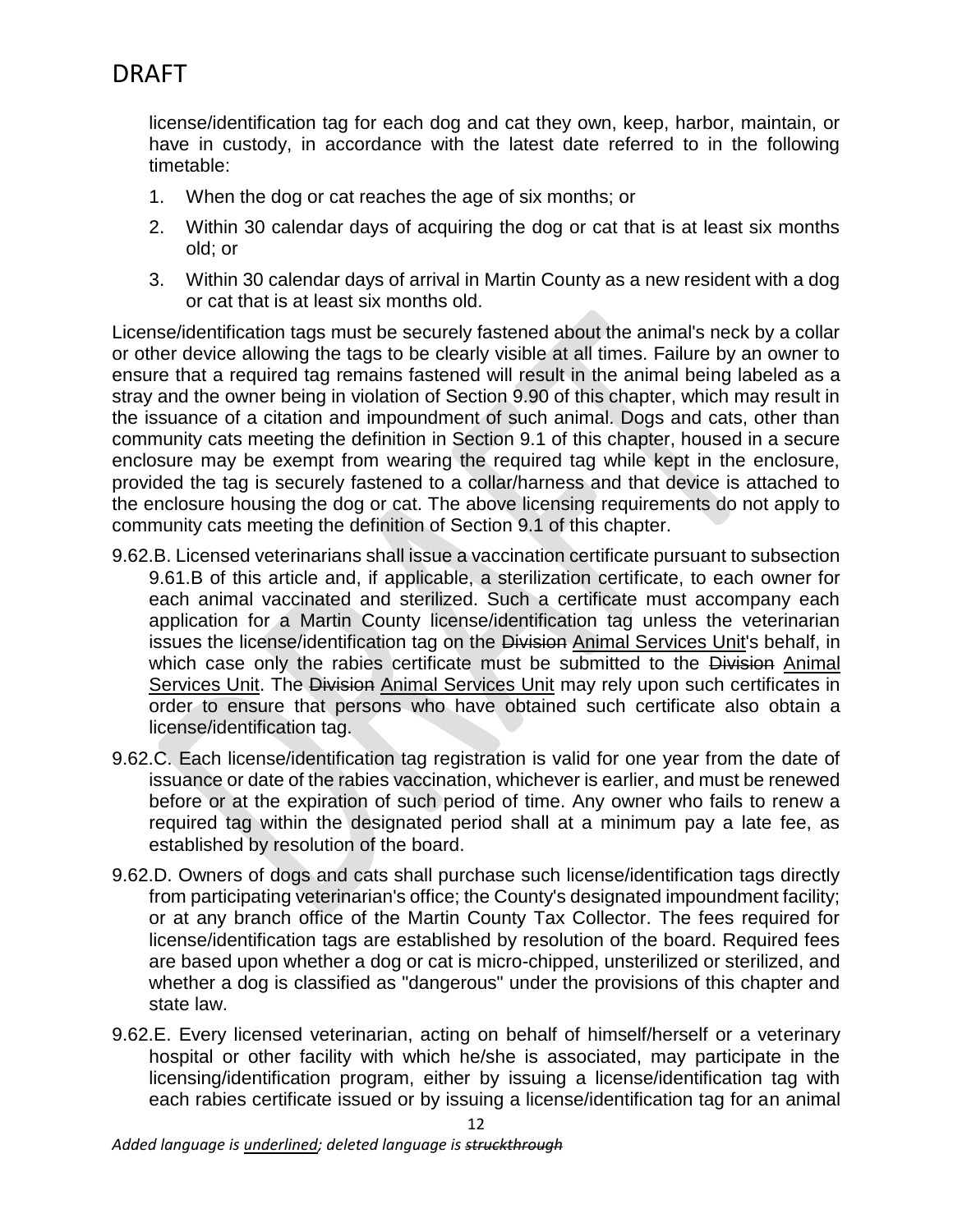upon determining that the animal has been vaccinated elsewhere, but is not currently licensed in Martin County. The County shall pay veterinarians and the County's designated impoundment facility, respectively, the sum to be determined by resolution of the board for each license/identification tag sold by these parties.

9.62.F. Any person who owns, harbors or maintains five or more dogs, cats, or any combination thereof shall license all such animals at the same time; provided however, upon submission to the Division Animal Services Unit of a written plan specifying in detail the steps the owner will take with respect to the animals in the event of a man-made or natural disaster, payment shall be waived for all animals over and above the first five animals; and provided further that any unsterilized animals shall be among the five animals for which licenses are obtained and paid. The written plan will enable the Division Animal Services Unit to be better prepared in the event of any man-made or natural disaster.

9.62.G. The licensing provisions of this chapter shall not apply to:

- 1. Any owner who is a nonresident or temporary resident, as defined in this chapter, provided that the owner's cat(s) and/or dog(s) has been vaccinated for rabies in some other jurisdiction, which vaccination remains valid under the laws of Martin County for the duration of the anticipated stay within this County (although all other requirements, including restraint obligations, shall apply); or
- 2. The ownership, care, custody, or maintenance, in the ordinary course of business, of any cat or dog by a research or veterinary medical facility, government-operated or authorized animal shelter, private nonprofit organization as defined in Section 9.1 of this chapter, or commercial pet shop, provided that such shelter, facility or shop is operating in accordance with all applicable occupational licensing and zoning requirements, and all applicable state and federal regulations.
- 3. Community cats meeting the definition of Section 9.1 of this chapter.
- 9.62.H. No license/identification tag may be transferable from one cat or dog to another, or from one owner to another. Upon transfer of a previously licensed cat or dog to a new owner, such owner shall have a period of 30 calendar days within which to comply with the requirements of this chapter.

## **Sec. 9.63. Authority of, and interference with, Animal Services Officers; citations; costs; entry on public or private property.**

- 9.63.A. An Animal Services Officer duly authorized under the provisions of F.S. (2019) ch. 828, and any other law enforcement officer, may issue citations to any person, if the officer has probable cause to believe that the person has committed any act(s) or omission(s) in violation of the provisions of this chapter. Each day a violation of any provision of this section exists shall constitute a separate and distinct violation.
- 9.63.B. No person may knowingly hinder, resist, or oppose any Animal Services Officer or other employee of the Division Animal Services Unit in the performance of his or her duties under this chapter; knowingly interfere with any animal trap set by, or at the direction of, such Animal Services Officers or other employees; or molest or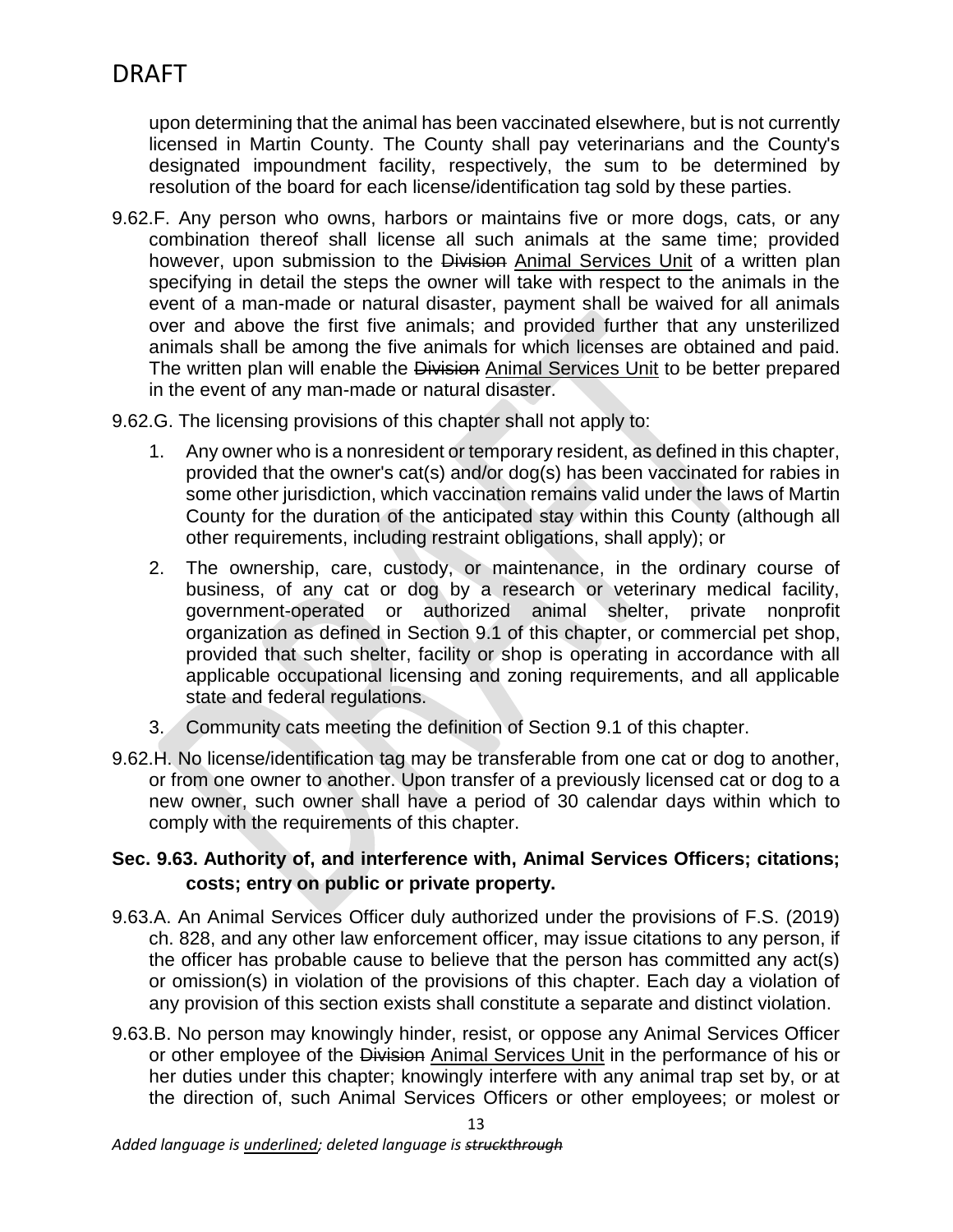release any animal caught in such a trap, unless directed to release such an animal by an Animal Services Officer or other employee of the Division Animal Services Unit. Unless authorized by a court of competent jurisdiction or having first complied with the redemption requirements of this chapter, no person may seek to, or actually release or remove, any animal from the custody of an Animal Services Officer or a designated impoundment facility, or tear down, burn, deface, destroy or otherwise injure any property, vehicle, or equipment of any designated impoundment facility, or of the Division Animal Services Unit.

- 9.63.C. If the cited person fails to pay the civil penalty within the time set forth on the citation, or fails to appear in court to contest the citation, then the person shall be deemed to have waived his or her right to contest the citation and that, in such case, judgment may be entered against that person for an amount up to the maximum civil penalty. The maximum civil penalty for a person who fails to appear or contests the citation may be up to \$500.00, per violation, excluding additional court costs and other statutory fees that may be imposed. If a person who has committed the civil infraction does not pay the civil penalty within the time frame set forth on the citations, and instead appears in court but does not contest the citation, the civil penalty shall be less than the maximum civil penalty. Court costs and other statutory fees may still be imposed. Each day a violation of any provision of this section exists shall constitute a separate and distinct violation.
- 9.63.D. If a cited person fails to pay the required civil penalty, as reflected on the citation within 30 calendar days of the issuance of the citation; fails to appear in court to contest the citation; or fails to appear in court to contest a citation for any violation(s) requiring a mandatory court appearance, then, upon motion of the County Attorney's office, the court may issue an order to show cause requiring such person to appear before the court to explain why action on the citation has not been taken. If any person who is issued such an order fails to appear in response to the court's directive, then that person may be held in contempt of court.
- 9.63.E. In accordance with the provisions of F.S. § 828.27, any person who willfully refuses to sign and accept a citation issued by an Animal Services Officer, or a law enforcement officer, is guilty of a misdemeanor of the second degree, punishable as provided in F.S. §§ 775.082 or 775.083.
- 9.63.F. In any case in which a County Court Judge finds a person guilty of any violation(s) of this chapter, as reflected in a citation, then the judge may direct the person to pay applicable investigative, legal and/or court costs, and restitution in addition to any monetary civil penalty(ies) imposed.
- 9.63.G. For purposes of discharging the duties imposed by this chapter, including the investigation of possible violations of, and enforcement of the provisions of, this chapter, Animal Services Officers and law enforcement officers are empowered to enter upon any public or private property, not including any dwelling house or structure or fenced enclosure, and to demand that an animal, or if applicable, the license/identification and vaccination tag or certificate of a dog or cat, be exhibited to such officer. Animal Services Officers and law enforcement officers acting pursuant to the provisions of this chapter further are empowered to enter upon private property,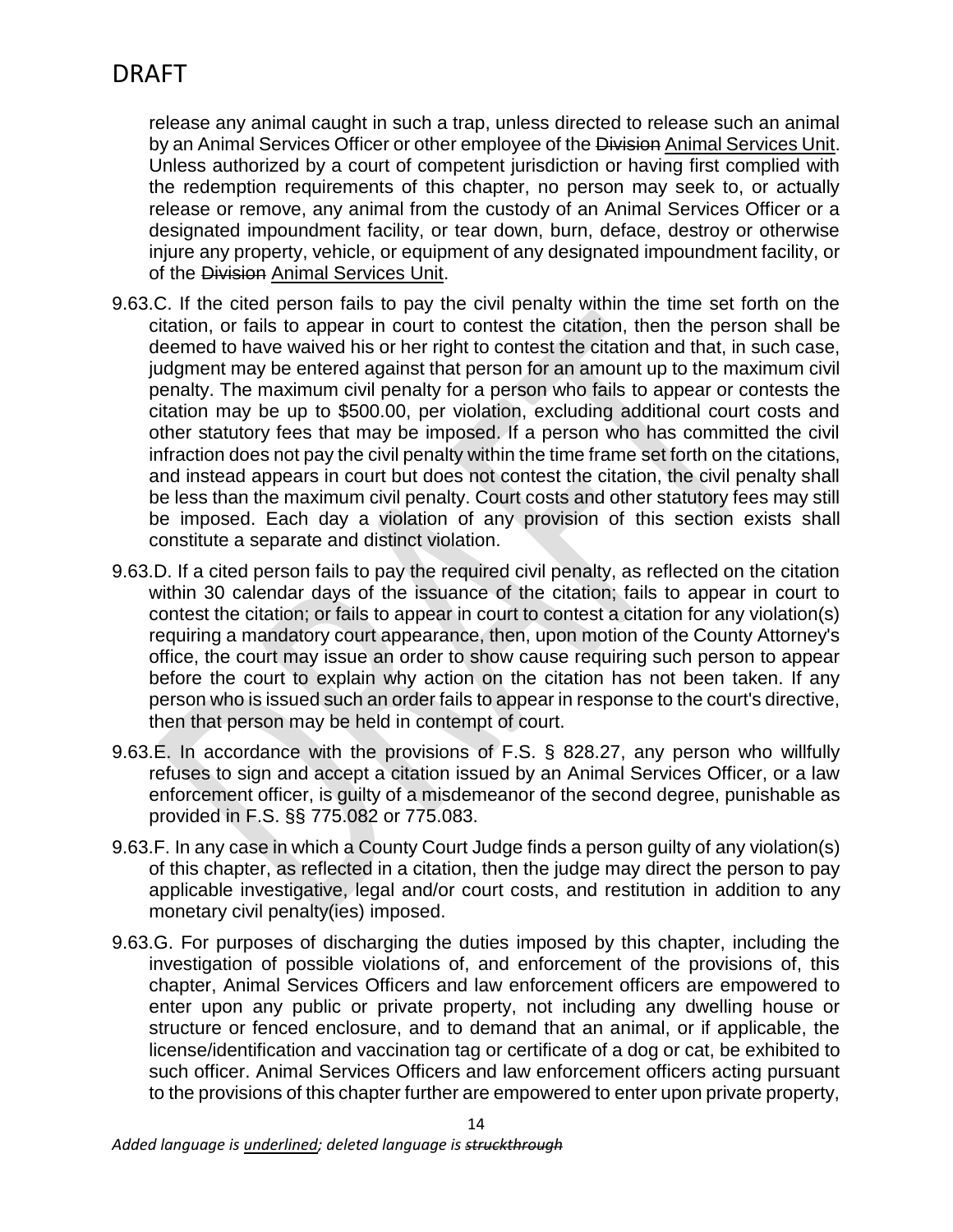including fenced enclosures, but not a dwelling house or structure, for the purpose of apprehending any animal reasonably believed to be rabid, any animal in need of immediate medical attention (including a neglected or cruelly treated animal), and any dangerous dog not properly controlled by the dog's owner.

9.63.H. Owners and tenants of premises, whether public or private, shall allow Animal Services Officers and law enforcement officers, in the course of performing their duties pursuant to the provisions of this chapter, to enter upon such premises, as authorized by this section. Such officers, in the course of performing their duties pursuant to the provisions of this chapter, shall be immune from prosecution, whether civil or criminal, for reasonable, good faith entry upon any real property, as authorized by this section.

## **Sec. 9.64. Impoundment and other enforcement options; impoundment fees.**

- 9.64.A. Upon determining that an owner of an animal is in violation of this chapter, an Animal Services Officer, or law enforcement officer, may take one or more of the following steps, as deemed most appropriate to protect the safety of the public and the animal at issue:
	- 1. Impoundment of the animal, with redemption, disposition and notification to occur in accordance with applicable provisions of this chapter;
	- 2. Issuance of a citation including a citation requiring mandatory court appearance for an aggravated or repeat violations as further set forth in this chapter, which shall contain the following information:
		- a. The date and time of issuance.
		- b. The name and address of the person.
		- c. The date and time the civil infraction was committed.
		- d. The facts constituting probable cause.
		- e. The ordinance violated.
		- f. The name and authority of the officer.
		- g. The procedure for the person to follow in order to pay the civil penalty, to contest the citation, or to appear in court as required under F.S. § 828.27(6).
		- h. The applicable civil penalty if the person elects to contest the citation.
		- i. The applicable civil penalty if the person elects not to contest the citation.
		- j. A conspicuous statement that if the person fails to pay the civil penalty within the time allowed, or fails to appear in court to contest the citation, the person shall be deemed to have waived his or her right to contest the citation and that, in such case, judgment may be entered against the person for an amount up to the maximum civil penalty.
		- k. A conspicuous statement that if the person is required to appear in court as mandated by F.S. § 828.27(6), he or she does not have the option of paying a fine in lieu of appearing in court.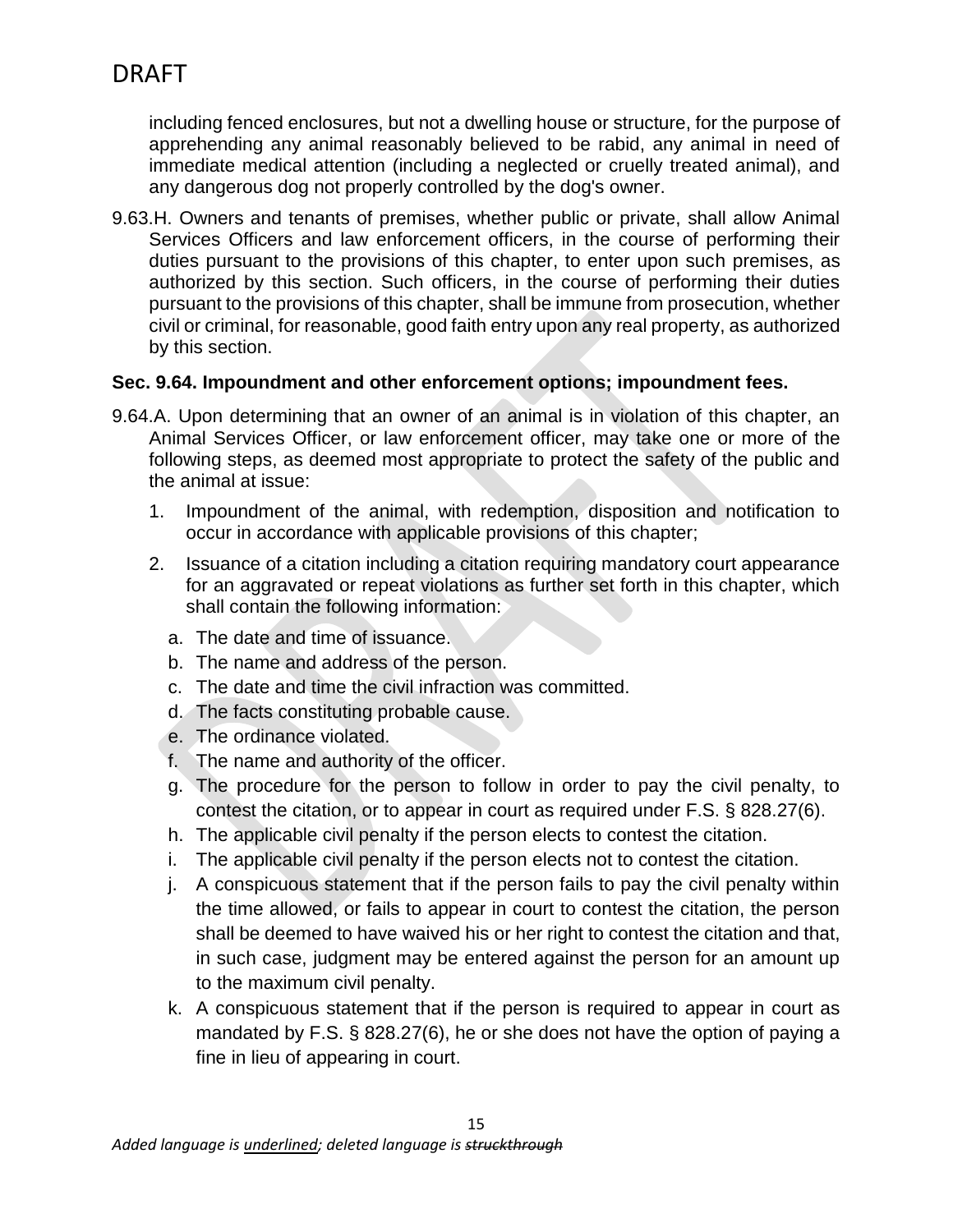- 3. Pursuit of injunctive relief with assistance from the County Attorney's Office, including an injunction prohibiting an owner from possessing animals within Martin County, or criminal sanctions, as imposed by a court of competent jurisdiction.
- 9.64.B. Upon the second impoundment of a particular dog or cat the Division Animal Services Unit determines to be stray or at large, the animal will have a microchip implanted at the owners expense, fee to be collected at the time of redemption of the particular dog or cat.
- 9.64.C. Upon the third confirmed impoundment of a particular dog or cat the Division Animal Services Unit determines to be stray or at large, the animal will be spayed or neutered, unless at the time of redemption a licensed veterinarian has examined the animal and has certified in writing that at the time sterilization would endanger the animal's health because of its age, infirmity, disability, illness, or other medical considerations. All fees for sterilization will be paid by the owner at the time of redemption of the particular dog or cat.
- 9.64.D. Impoundment shall be mandatory, regardless of the means chosen by the Animal Services Officer to prosecute a particular violation in any case in which failure to impound an animal reasonably can be expected to result in immediate and substantial destruction of life or property, or endangerment of the health, safety, and welfare of the public, the animal, or any other animal(s).
- 9.64.E. Upon the fourth impoundment of a particular animal, the Division Animal Services Unit, in consultation with the County Attorney's office, may seek an injunction prohibiting the animal's owner from possessing the animal, or any other domestic animal, within Martin County.
- 9.64.F. Upon the issuance to a particular person of a citation for an aggravated violation, as defined in this chapter; a second or subsequent citation for any of the acts described in subsection 9.92.A. of this chapter; or a third or subsequent citation for any other violation of this chapter, the person cited shall be required, as indicated on the citation, to make a mandatory County Court appearance to respond to the citation. A person required to appear in court, pursuant to this subsection, does not have the option of paying the designated fine.
- 9.64.G. The schedule of mandatory fees for impoundment, payable whether or not the animal is redeemed by the owner, shall be established by resolution of the board.
- 9.64.H. Fees are to be paid upon redemption or disposition of the animal to the designated impoundment facility for deposit to the animal act fund of Martin County, which will be used for the sole purpose of enforcement of this chapter.

## **ARTICLE 4. ANIMAL CONTROL, CARE AND TREATMENT**

**Sec. 9.87. - Minimum standards for the care of animals by pet stores, pet dealers, grooming establishments, kennels and commercial stables.**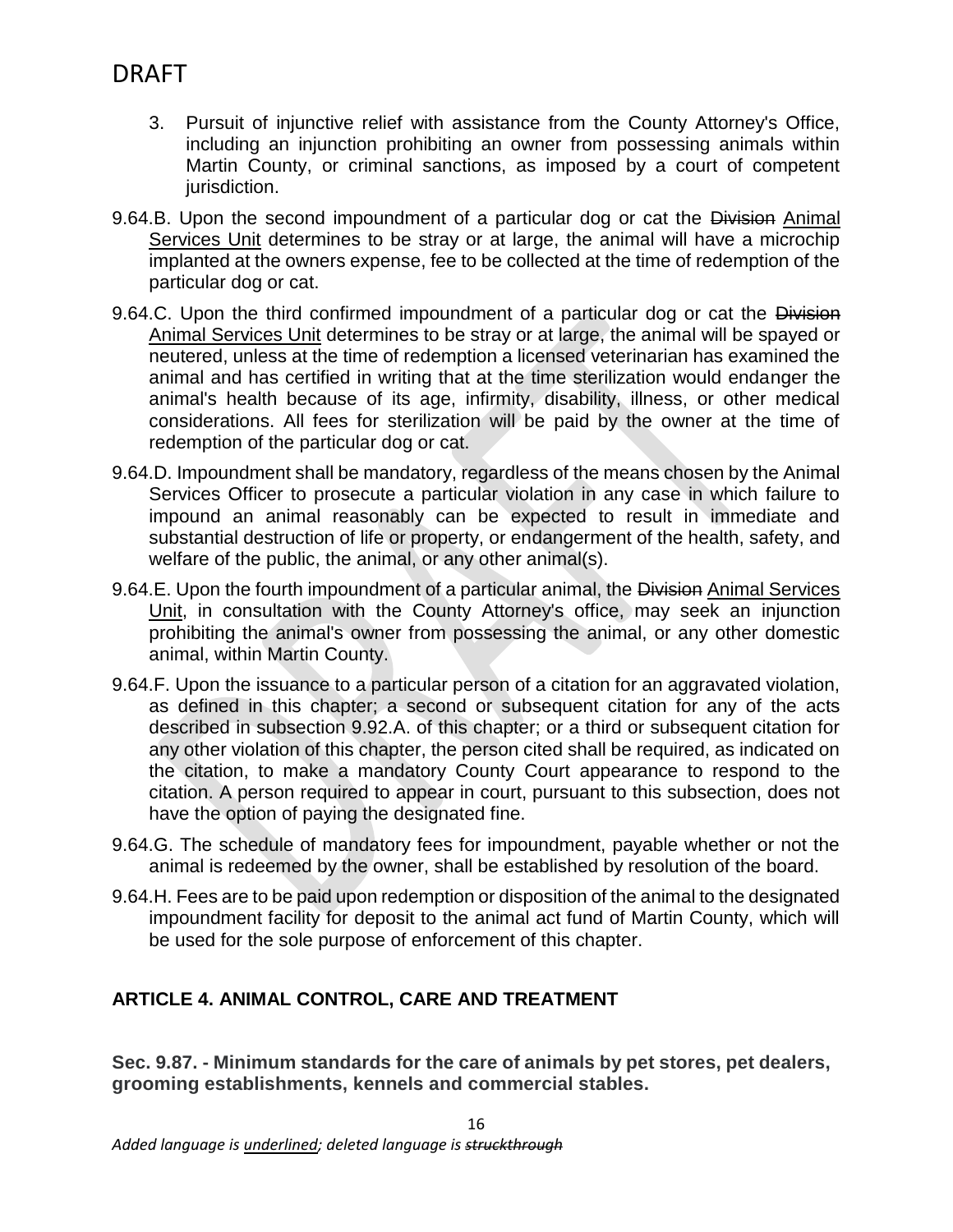9.87.A. All pet stores, pet dealers, grooming establishments and kennels located in, or engaging in business in Martin County, shall comply with the minimum standards contained in this section, for the care of animals as indicated below:

- 1. Each establishment shall meet all fire safety requirements in accordance with local fire and zoning regulations. A plan and diagram to evacuate all animals in case of fire shall be displayed in a prominent location. All aisles shall be kept clear to provide safe, free access throughout the establishment.
- 2. Each establishment shall have a working telephone available at all times in case of emergency. The name of the establishment's veterinarian and the veterinarian's phone number shall be posted and made available to all employees, and a back up veterinarian in the event the primary veterinarian is unavailable for any reason.
- 3. All equipment, plumbing, electrical wiring and electrical appliances/equipment shall be in good repair and appropriate for the intended use.
- 4. A protective minimum three-foot horizontal barrier from ground level to the top of the three-foot barrier preventing human physical contact to the animal enclosure shall be erected from the outside edges of cages where animals are kept to the public access. No animals shall be handled by the public. A separate 'get acquainted' area shall be set aside for animals and prospective buyers. The animal shall be brought to this area by a designated employee of the establishment and returned to its shelter/housing by a designated employee of the establishment.
- 5. Each establishment shall have sufficient lighting to permit routine inspection and cleaning of the establishment and for clear observation of the animals. Animal areas must be lighted at least eight hours a day, by either natural or artificial light corresponding to the natural period of day light. Animal enclosures must be placed so as to protect animals from excessive light and or spotlights directly on cages.  $\overline{\phantom{a}}$
- 6. Indoor and outdoor shelter/housing for animals shall be maintained in accordance with normal facility maintenance practices; shall protect the animal from injury; and shall contain the animal.
- 7. Water free of debris and accessible to the animal at all times shall be provided, except when directed otherwise in writing by a licensed veterinarian.
- 8. Supplies of food shall be stored in sealed containers or other containers which protect the food against insect infestation and/or contamination. Refrigeration shall be provided for supplies of food whose labeling requires it.
- 9. All animals shall be fed at least once a day or as necessary in relation to species, except as other wise directed in writing by a licensed veterinarian. The food shall be accessible, free from contamination and/or insect infestation, and shall be of sufficient quantity and nutritive value to meet the minimal daily requirements for the condition and size of the animal as set forth by the commercial food industry or by a licensed veterinarian.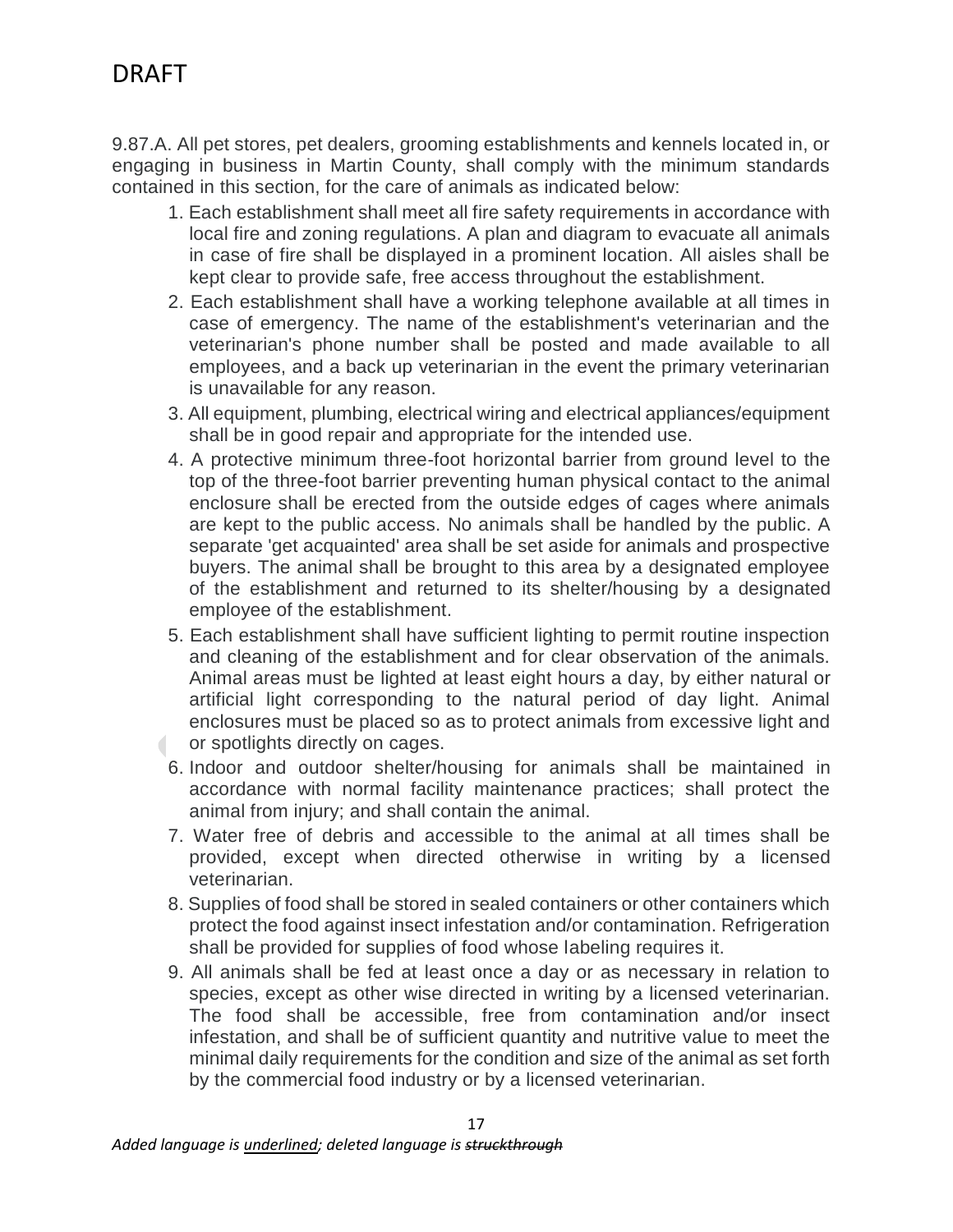- 10. All establishments providing indoor or outdoor shelter/housing for animals shall conform to the minimum requirements of this chapter, except where indicated otherwise in writing by a licensed veterinarian.
- 11. Shelter/housing facilities for animals shall be ventilated with fresh air either by means of windows, doors, vents or air conditioning.
- 12. Outdoor shelter/housing shall provide each animal with shade that protects each animals entire body from the rays of the sun.
- 13. Shelter/housing shall be cleaned at least daily. All areas of each establishment shall be clean, and free of garbage, unused food, standing water, litter, and refuse. Garbage shall be kept in garbage cans with lids and shall be disposed of daily. Animal excrement shall be removed by spot cleaning regularly throughout the work day.
- 14. All cleaning solutions and disinfectants shall be stored to prevent any contact with animal's food, dishes, bedding, or medication and used in accordance with manufacturer's instructions, properly labeled as to content, and shall be stored to prevent any contact with animals.
- 15. Separation. The following restrictions apply to animals housed in the same shelter/housing in all establishments:
	- a. Females in season shall not be housed in the same shelter/housing with males, except during planned breeding purposes.
	- b. Puppies or kittens shall not be housed in the same shelter/housing with adult dogs or cats other than their dams or surrogate dams.
	- c. Dogs shall not be housed in the same shelter/housing with cats, nor shall dogs or cats be housed in the same shelter/housing with any other species of animals.
	- d. Animals under quarantine or treatment for a communicable disease shall be maintained in individual cages in an isolated location, with a separate ventilation system, where they cannot directly or indirectly come into contact with any other animals or the public. Any medication given to such animal is to be done under the guidance of a licensed veterinarian.
	- 16. A copy of "Pet Lemon Law" shall be conspicuously displayed by all pet dealers. A copy also must be given to every consumer purchasing an animal from any pet dealer in Martin County.
	- 17. A written disaster plan specifying in detail the steps to be taken with respect to the animals in the event of a natural or man-made disaster shall be maintained on the premises where animals are housed.
	- 18. All dogs and cats shall be seen and given the appropriate tests, vaccines, and anthelmintics as set forth in Section 828.29, Florida Statutes (2001), as amended from time to time, within two business days of arrival into Martin County, and before being offered for sale, by a veterinarian licensed and practicing within the State of Florida, and receiving a current health certificate from the State of Florida Department of Agriculture and Consumer Service. Animals which show signs or symptoms of injury, contagious or infectious disease shall be seen by a veterinarian within 24 hours and at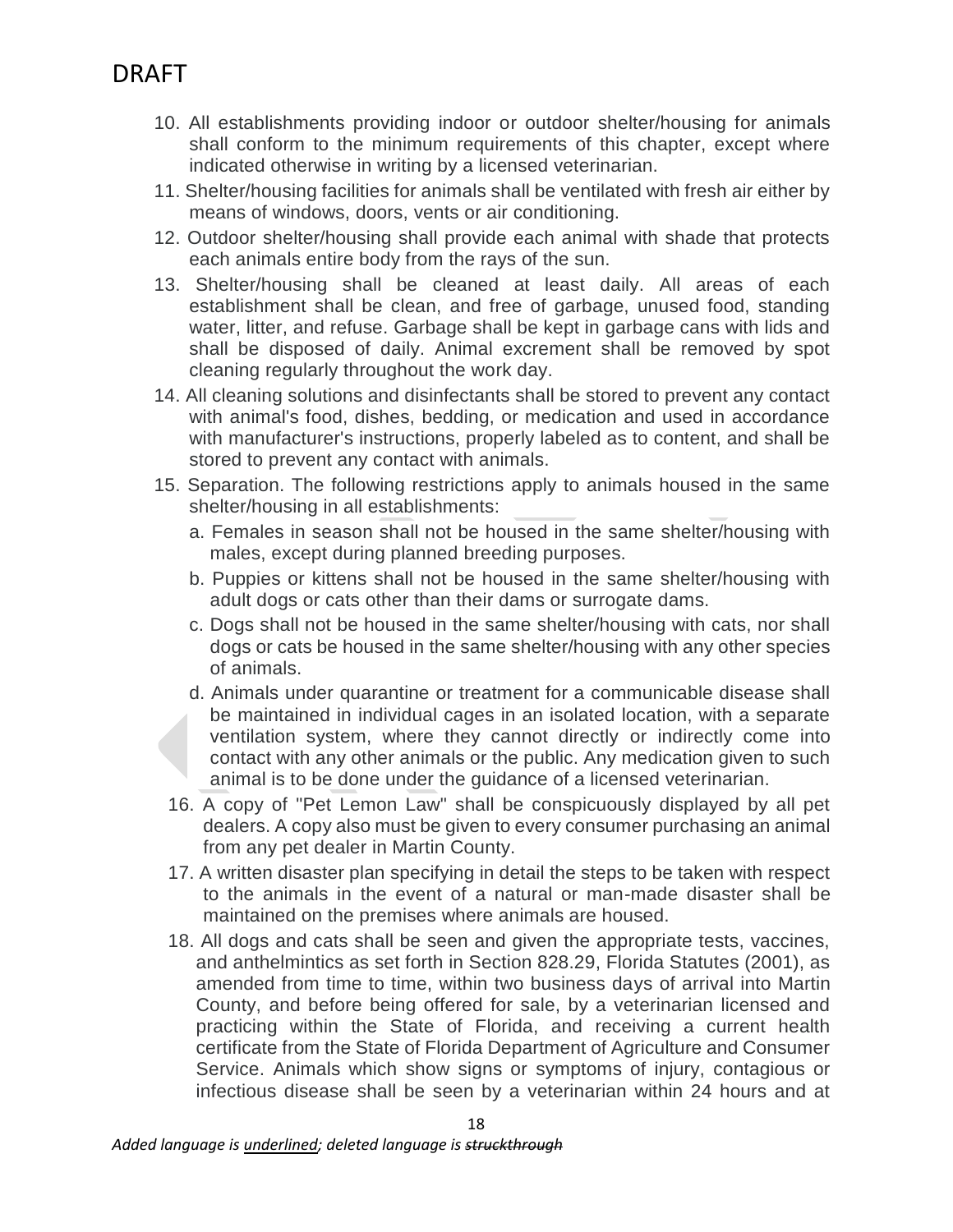least one other time prior to being sold to certify that they are free of illness or injury.

- 19.a. Pet stores shall not sell or offer for sale rabbits, dogs or cats. This subsection shall not prohibit pet stores from collaborating with animal shelters or private nonprofit organizations as defined in Section 9.1 of this chapter to offer space for such entities to showcase adoptable rabbits, dogs and cats provided the pet store shall not have any ownership interest in the animals offered for adoption and shall not receive a fee for providing space for the adoption of these animals.
	- b. *Amortization period.* Any existing pet store that is lawfully operating on or before June 30, 2022, shall be permitted to continue the retail sale of rabbits, dogs and/or cats until June 30, 2023.
	- 1. As a condition of continued operation during the amortization period, a pet store shall not increase or enlarge its floor space.
	- 2. An existing pet store shall provide proof of its retail sales existing as of June 30, 2022 to the Animal Services Unit through sales receipts, franchise agreements, leases or other documentation readily authenticated as true and accurate documents. Proof of its retail sales existing as June 30, 2022 shall be provided to the Animal Services Unit within thirty (30) days after June 30, 2022. Failure to provide required documentation will result in the loss of nonconforming status.

3. Any existing pet store that voluntarily abandons the retail sale for a period of more than thirty (30) days, or ceases retail sale as a result of destruction by fire or other peril shall lose its nonconforming status.

- 9.87.B. All commercial stables located in, or engaged in business in Martin County, shall comply with the minimum standards contained in this section, for the care of equine as indicated below:
	- 1. *Record keeping requirements.*
		- a. Commercial stables shall keep a reference file on all animals. These files shall be maintained on each animal individually. The information in these files shall include but not be limited to vaccination records, medical treatment administered at the facility, owner's name, address, emergency telephone number, proof of owners identification, and name and telephone number of owner's veterinarian.
		- b. A medical release must be obtained from the owner or his designee, for each animal and shall become part of the animals record so that emergency treatment may be given if the animal shows signs of illness or injury while in the care, custody, and control of the commercial stable.
		- c. A copy of a current (within the past 12 months) negative Coggins test (equine infectious anemia) shall be on record for each equine (except nursing foals) boarded or kept at a commercial stable. No equine shall be accepted for boarding unless a current (within the past 12 months) negative Coggins test record is produced by the owner.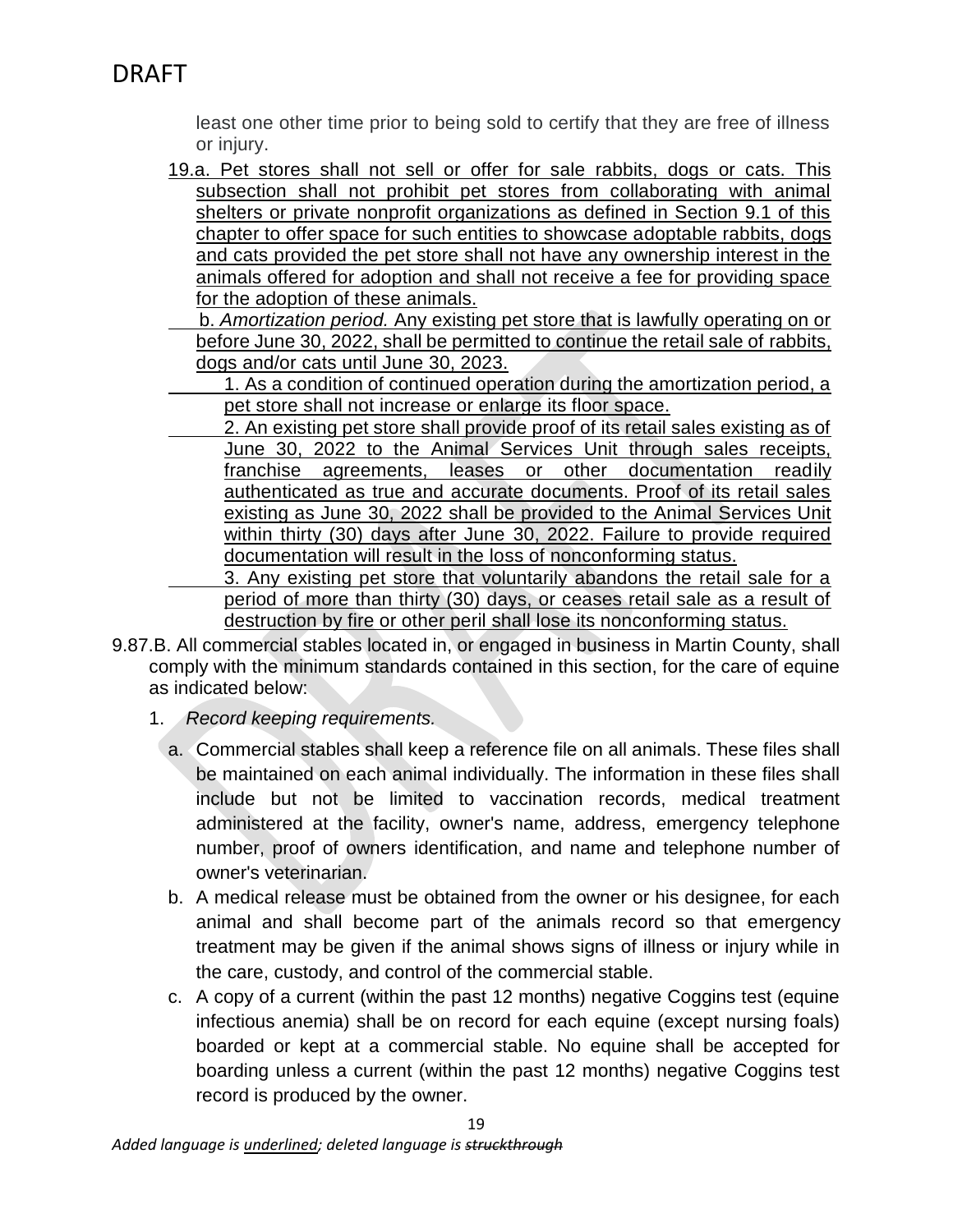- d. All records shall be made available to the inspecting officer upon request.
- 2. *Physical facility requirements.*
	- a. *Barn.*
		- i. All barns shall be well ventilated so as to have free flow of air or forced ventilation.
		- ii. All feed and tack rooms shall be kept clean and orderly, clear of litter and refuse. Aisles shall be kept clear to provide free exit of stabled animals.
		- iii. All barns or structures shall be in good repair with no water leaks. The floor of all stalls shall be free of standing water. There shall be sufficient drainage on the property to prevent accumulation of persistent standing water in paddock areas.
		- iv. Manure which has been removed from stalls and paddocks shall be maintained at least 75 feet from the nearest animal stall, or contained so as to prevent run off into stalls or paddocks. Manure shall be situated so as to assure that there shall be no run-off into canals or retention ponds. Compliance with section 9.87.B.2.a.iv. shall be mandatory six months from the effective date of this code.
	- b. *Pasturing.*
		- i. Every owner or manager of any commercial stable shall make daily observation of all animals housed or boarded on the property.
		- ii. Adequate water containers shall be available in all pasture areas sufficient to supplement all equine during dry periods when retention ponds lack sufficient clean water. Stagnant water with floating algae is unacceptable for drinking.
		- iii. Separate feed buckets for each equine shall be used when feeding. When a feeding trough or bunker is used, there shall be two lineal feet per head or a two-foot feed box for each animal.
		- iv. Adequate shade, either natural or manmade, shall be made available to all equine while pastured.
		- v. Every commercial stable shall have sufficient drainage in order to provide sufficient dry land for all animals pastured and to prevent accumulation of persistent standing water over the entire pasture.
		- vi. As necessary, all pasture areas shall be dragged to spread and remove manure. Pasture rotation is recommended if sufficient pasture area is available.
	- c. *Exercise area.* For the purposes of this section, exercise area shall be defined as, an area designated for the purpose of training and exercising equine.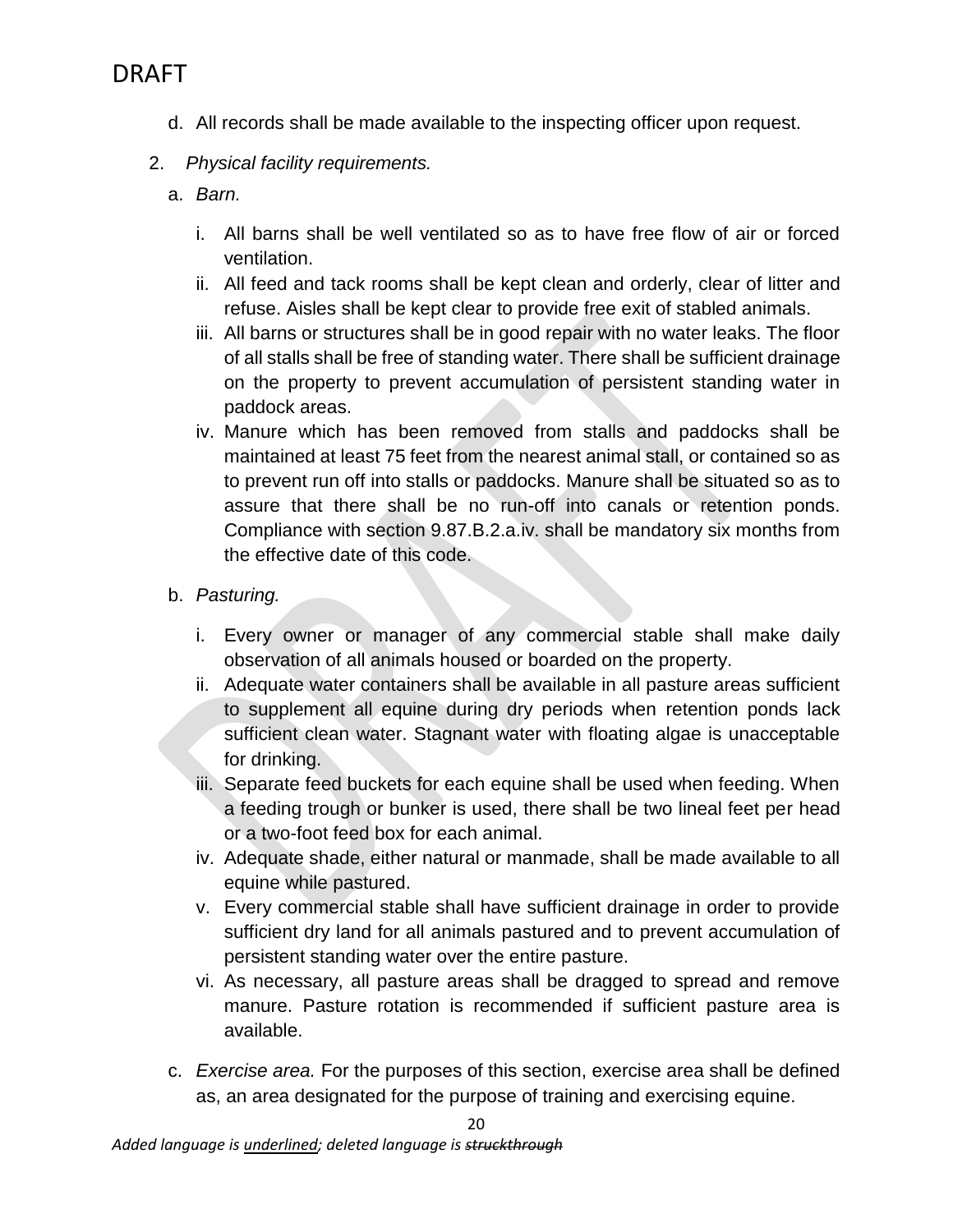- i. A designated safe exercise area, which is a minimum of 2,500 square feet, shall be provided for all equine.
- ii. This exercise area shall be appropriately fenced and contain only one equine at any one time.
- 3. *Food and water supplies.*
	- a. Opened food bags shall be stored in rodent, pest and moisture resistant containers with lids and properly labeled as to content.
	- b. Unopened food bags shall be stored off the ground and kept clean and dry.
	- c. Stored hay shall be kept clean and dry.
	- d. Fresh water, free of algae, shall be available to all animals at all times.
	- e. Hay provided to equine must be distributed to prevent contamination from manure, urine, and stagnant water.
- 4. *Animal housing requirements.*
	- a. The owner or manager of any commercial stable that has an animal with a known or suspected contagious or infectious disease must seek immediate veterinary care for that animal and follow veterinary instructions.
	- b. Any animal having a known contagious disease or suspected of having a contagious disease, shall be contained in an area away from other animals. This area shall be clearly and visibly posted with signage stating: "CONTAINS QUARANTINED ANIMALS."
	- c. Stalls which are used to house animals shall be large enough to allow the animal to stand in an erect position, turn without touching the sides or move about without restriction.
	- d. All animals must be securely confined and not permitted to run at large.
	- e. All fences must be secure and safe to prevent injury (no broken rails, exposed nails, etc.; barbed where permitted) or any other kind of wire must be taut and sufficiently marked to be visible to livestock.
- 5. *Cleaning procedures.*
	- a. Stalls shall be cleaned daily. Paddocks shall be cleaned as often as necessary. Manure, urine soaked hay, shavings, straw or bedding must be removed daily and replaced with clean dry hay, shavings, straw or bedding.
	- b. All stalls and paddock areas shall be free of safety hazards (e.g. nails, wire, rocks, wood, other debris or loose fencing upon which animals may become iniured).
	- c. All water containers, buckets, troughs, and the like shall be maintained in such a manner as to be kept free of floating algae.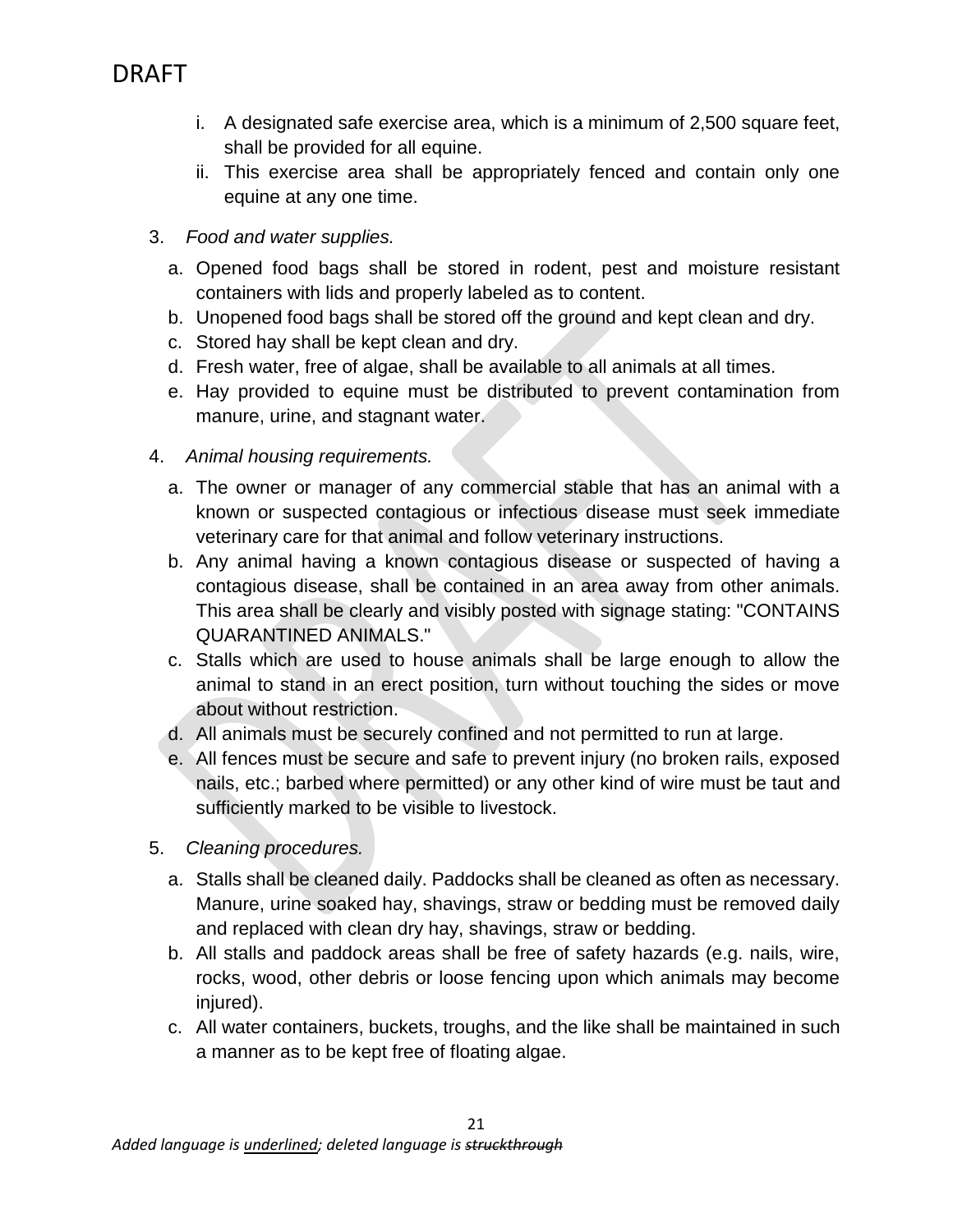- d. All chemicals, pesticides, cleaning solutions and disinfectants shall be stored in accordance with manufacturer's instructions, properly labeled as to content and away from contact with animals.
- 9.87.C. The County retains the option of obtaining a second opinion from a licensed veterinarian other than the veterinarian contracted by the establishment at the sole discretion of the Division Animal Services Unit for any animal that appears to be in need of care. Payment for such service shall be the responsibility of the pet stores, pet dealers, grooming establishment, kennels, and commercial stables where the animal is housed.
- 9.87.D. Noncompliance by any pet store, pet dealer, grooming establishments, kennel, or commercial stables with any provision of this section shall be a violation hereof, and punishable in accordance with the provisions hereof and, further with any fine or fines as set forth in a separate resolution of the board.
- 9.87.E. Any premises on which animals are kept for commercial breeding and all pet stores, pet dealers, grooming establishment, kennels, and commercial stables shall be subject to inspection by the Division Animal Services Unit for compliance with the provisions of this section. Refusal to allow such inspections shall be a violation hereof, and punishable in accordance with the provisions hereof and, further with any fine or fines as set forth in a separate resolution of the board.
- 9.87.F. Nothing in this chapter (section) shall be construed to delete or modify any provision of the Martin County Code of Laws and Ordinances, including without limiting the generality of the foregoing, any land development regulations.
- 9.87.G. Grooming establishments and The Humane Society of the Treasure Coast, Inc., a 501(c)(3) organization, shall be exempt from the provisions of section 9.87.A.4. only.

## **Sec. 9.88. Reserved.**

## **Sec. 9.89. Public contact; exhibition of wildlife.**

9.89.A. Unconfined captive wildlife shall be maintained under rigid supervision and control, so as to prevent injuries to members of the public. No captive wildlife shall be tethered outdoors unsupervised. To provide for public safety, all wildlife shall be controlled in such a manner as to prevent physical contact with the public, except as provided in Section 9.89.B:

9.89.B. Public contact exhibition.

1. *General.* All wildlife that will be used for contact with the public shall have been evaluated by the exhibitor to insure compatibility with the uses intended. All wildlife shall be exhibited in a manner that prevents injuries to the public and the wildlife. The exhibitor shall take reasonable sanitary precautions to minimize the possibility of disease or parasite transmission which could adversely affect the health or welfare of citizens or wildlife. When any conditions exists that result in a threat to human safety, or the welfare of the wildlife, the animals(s) shall, at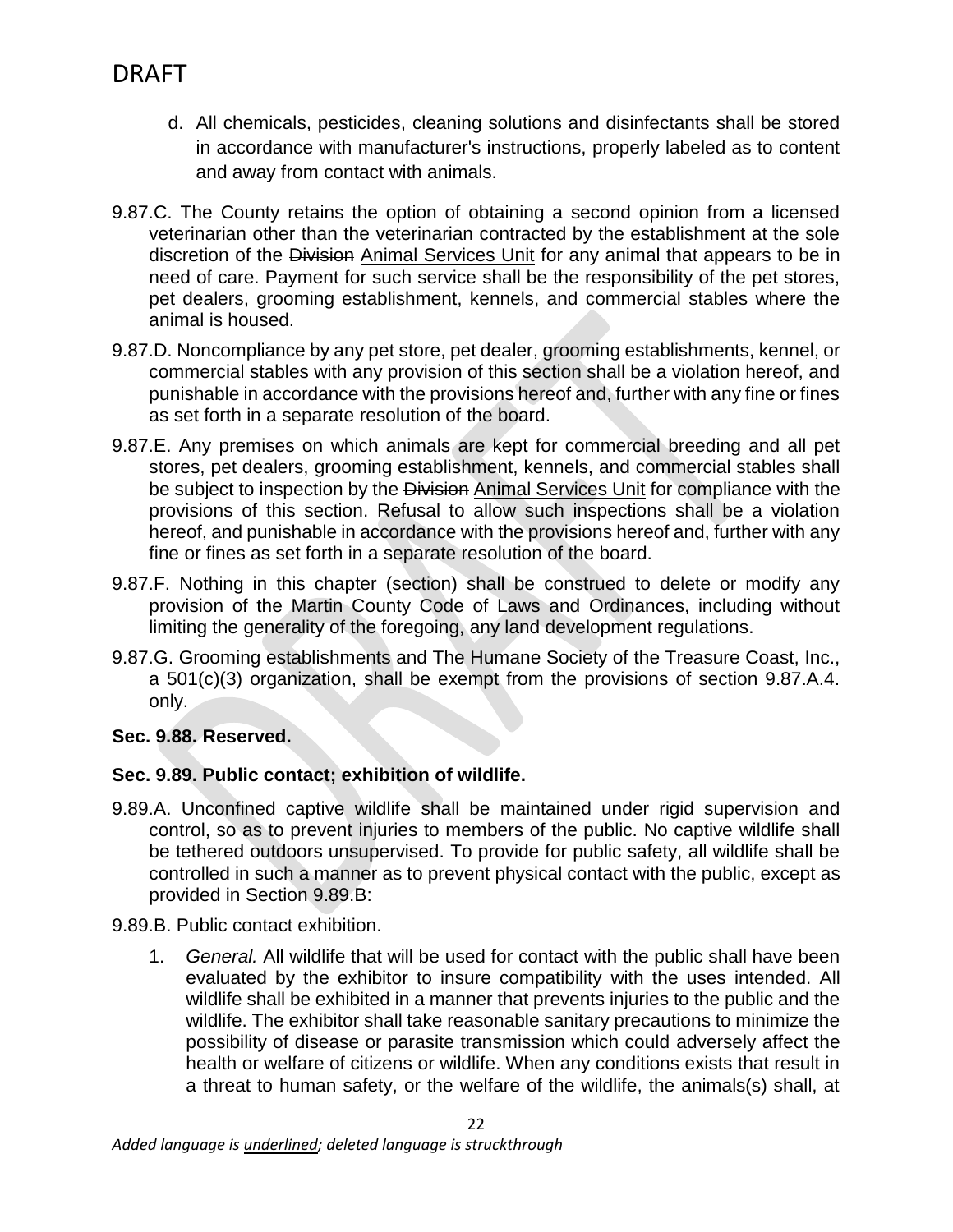$\overline{\phantom{a}}$ 

the direction of the Division Animal Services Unit, be immediately removed from public contact for an interval necessary to correct the unsafe or deficient condition.

- 2. *Class I wildlife.* Class I wildlife as defined in Rule 68A-6.002 FAC, Categories of Captive Wildlife shall only be permitted to come into physical contact with the public in accordance with the following:
	- a. Full contact with Class I wildlife is prohibited. For the purpose of this section, full contact is defined as situations in which an exhibitor or employee handler maintains proximate control and supervision, while temporarily surrendering physical possession or custody of the animal to another.
	- b. For the purpose of this section, incidental contact is defined as situations in which an exhibitor or employee handler maintains control, possession and supervision of the animal while permitting the public to come into contact with it. Incidental contact with Class I wildlife is authorized only as follows:
		- i. Class I carnivores that weigh not more than 40 pounds;
		- ii. Chimpanzees, orangutans, and gorillas that are not less than six months of age and weigh not more than 40 pounds;
		- iii. Gibbons and siamangs that are not less than four months of age, and not more than two years of age.
	- c. Elephant rides. No person, firm, or corporation shall use elephants for rides.
- 3. *Public contact or handling intervals for Class I wildlife.* Public contact or handling intervals for Class I wildlife shall be limited as to frequency, intensity and duration so that such handling will not adversely affect the health, welfare, or safety of the animals, nor expose the public to injury.
- 4. *Escaped wildlife.* Any condition which results in wildlife escaping from its enclosure, cage, leash, or other constraint, or which results in injury to any person, shall be considered a violation of this section, punishable by civil penalty to be established by resolution of the board.

## **Sec. 9.90. Animal restraint law, service animals, and trap neuter vaccinate and return program.<sup>1</sup>**

9.90.A. It shall be presumed to be unlawful for the owner of any animal to permit his/or her animal to be off the owner's property unless the animal is under restraint or control of a competent person by means of a chain, leash, or other similar device, or is in a secure cage or other secure enclosure. This provision shall not apply to working dogs and hunting dogs that are working or hunting on property that is zoned for agricultural use or otherwise authorized for hunting use by state law, are under

<sup>1</sup>Editor's note(s)—Ord. No. 1102, pt. 1, adopted June 4, 2019, renamed § 9.90 from "animal restraint law" to "animal restraint law, service animals, and trap neuter vaccinate and return program."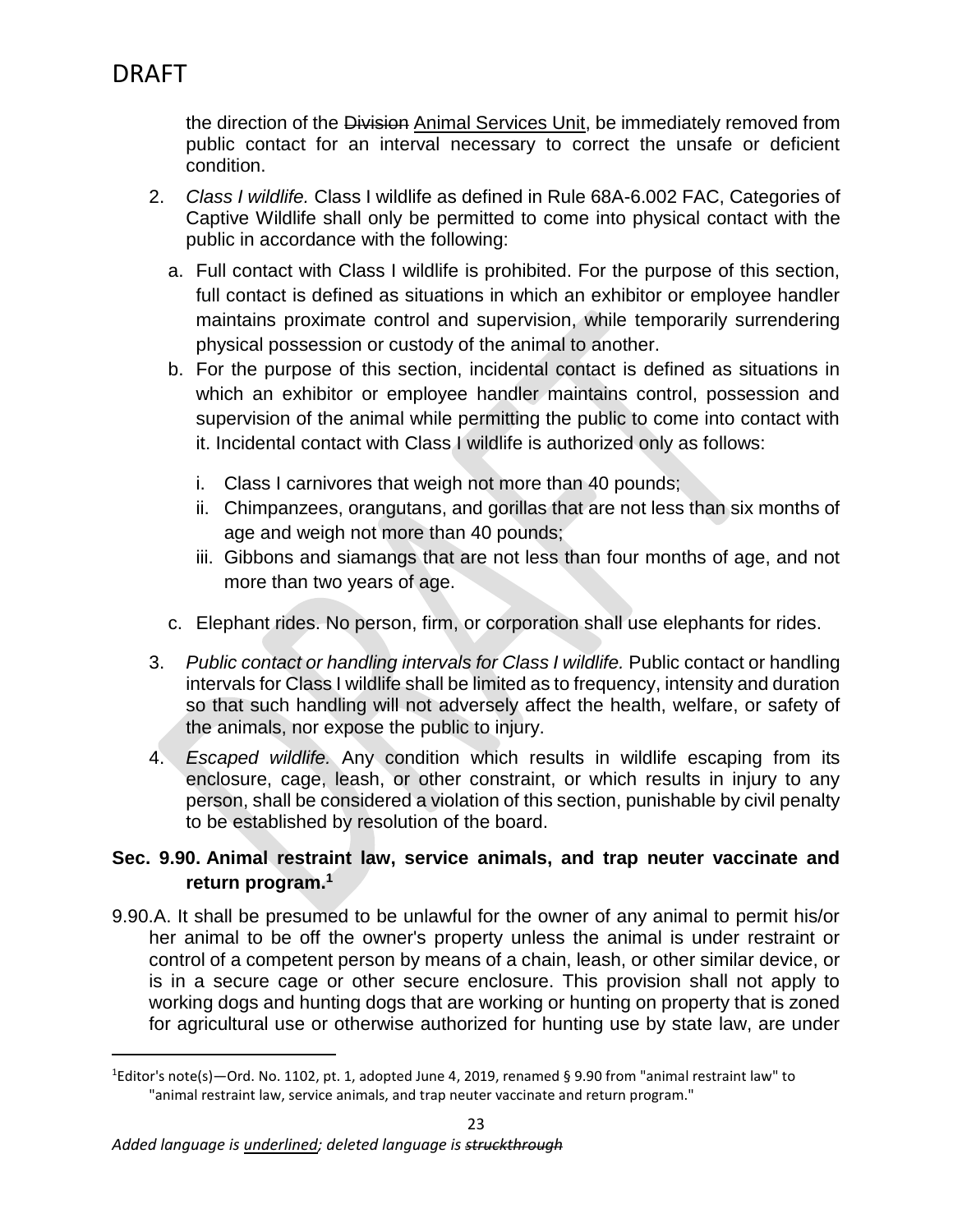their handlers' direct and immediate voice control, and are responsive to their handlers' commands.

- 9.90.B. No animals, with the exception of service animals (as defined in F.S. § 413.08) or law enforcement animals, shall be allowed at County owned parks, athletic fields and/or facilities during any County sponsored activity or function unless such activity or function necessarily involves animals and is specifically permitted by the County Parks and Recreation Department.
- 9.90.C. The board establishes the following trap neuter vaccinate and return program requirements:
- 9.90D. The Board establishes the following Trap Neuter Vaccinate and Release program requirements:
	- 1. All community cats must be cared for on the private property owned by the caregiver or on property owned by another with written permission of the property owner, including any city, state, or federal government agency. No community cat(s) shall be released or cared for at any government-owned land including but not limited to a managed park, natural area, environmentally sensitive land or on any easement adjacent to such lands without approval from the applicable government entity. Properties with community cats shall maintain a minimum buffer distance of 250 feet from schools, public parks and playgrounds and a minimum buffer distance of 750 feet from environmentally sensitive lands, conservation lands, or property subject to a preserved area management plan. This requirement may be waived if specific written waiver by the property owner of such schools, public parks and playgrounds or conservation land is given to the community cat caregiver.
	- 2. A free community cat caregiver certification program may be developed to educate interested persons about community cats, the importance of a veterinary provider, common disease(s) and proper care, good management practices, and maintenance of community cats.
	- 3. All community cats must be treated for fleas and ticks, sterilized, vaccinated against rabies and feline distemper, implanted with a microchip, and ear-tipped for easy identification. Upon meeting these requirements, a community cat shall be exempt from licensing, stray, at-large and other provisions of this section, including the provisions of section 9.34 and provisions which apply to owned animals, including section 9.62 of this chapter.
	- 4. All community cat caregivers must provide certain necessities to each community cat under his/her care on a regular/ongoing basis, including, but not limited to, proper nutrition and medical care as needed.
		- a. If medical care is unavailable or too expensive, the community caregiver must not allow a sick or injured cat to suffer.
		- b. Food must be provided in the proper quantity for the number of cats being managed and must be supplied no less than once per day. Food must be maintained in proper feeding containers. Dumping in the ground or dispensing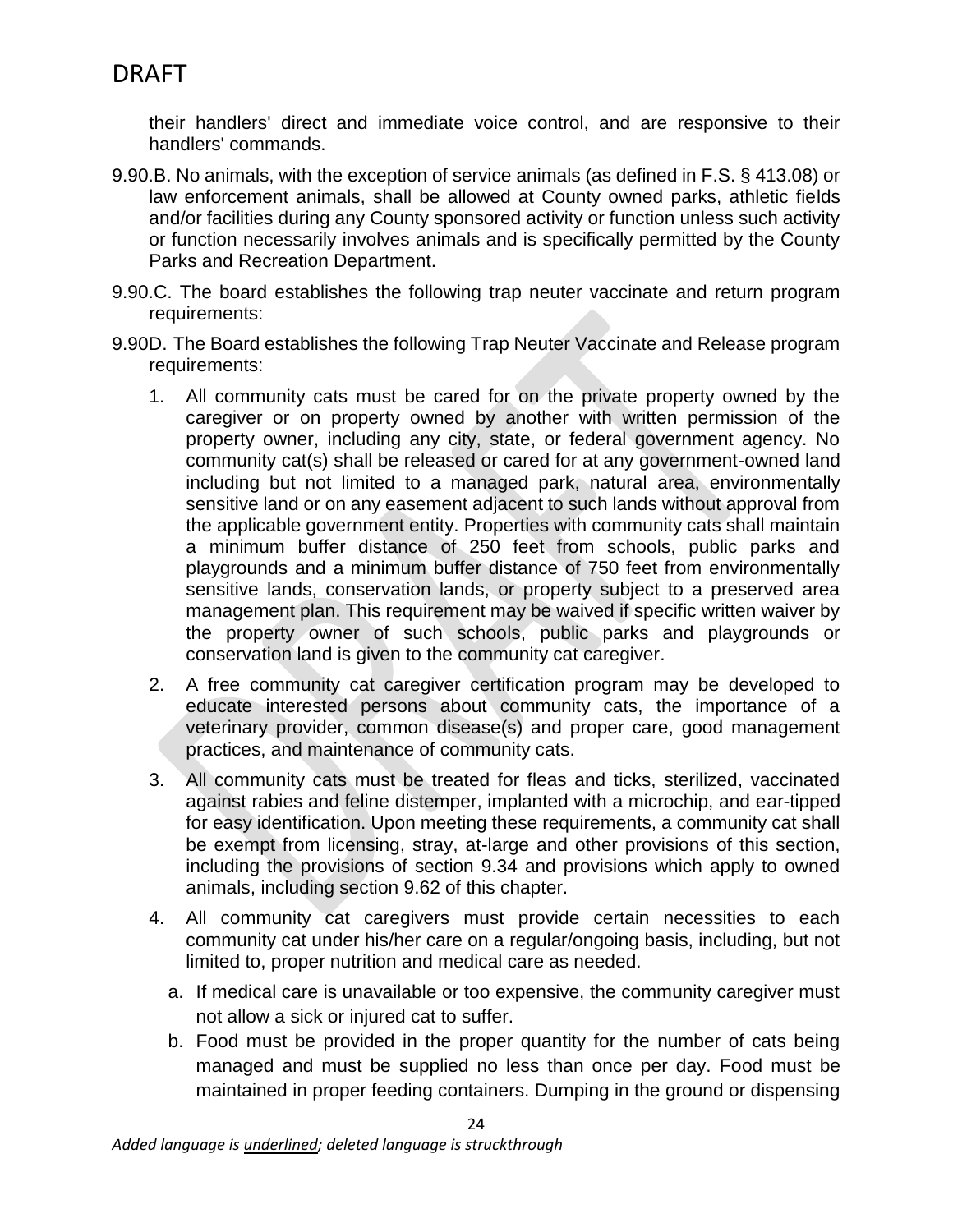food in quantities in excess of the amount that will be immediately eaten by the community cats on the property is prohibited. Feeding areas must be maintained in a clean and sanitary condition.

- c. Water must be clean, potable, and free from debris and algae.
- d. If shelter is provided, it shall be unobtrusive, safe, and of the proper size for the number of cat(s) to be sheltered.
- 5. Community cat caregivers shall make any and all reasonable efforts to remove young kittens from the field for domestication.
- 6. The Division Animal Services Unit has the right to remove or authorize removal of any free-roaming or community cat because of immediate public health or safety concerns.
- 7. Healthy community cats that have been impounded by the Division Animal Services Unit or otherwise taken to the designated impoundment facility shall be first evaluated for current vaccinations, and shall be revaccinated for rabies and feline distemper if needed and then may be returned to field, released to a community caregiver or adopted. Whenever an impounded cat is visibly injured or diseased and appears to be suffering to the extent that such cat cannot be expeditiously cured and returned to field, transferred to a private shelter or sanctuary, or placed in foster care, the cat may be humanely euthanized in accordance with applicable laws.
- 8. Any community cat caregiver who violates the requirements of this section will no longer qualify for the exceptions provided herein and may be cited by the Division Animal Services Unit for violation of sections 9.63.A, 9.63.C, 9.63.D, and 9.63.E. of this chapter.

### **Sec. 9.91. Duty of persons, physicians and hospitals to report animal bite incidents or animal attacks; duty of veterinarians to report rabies suspect.**

- 9.91.A. Any person having knowledge of an animal bite or exposure of a human or animal to an animal which is known, or appears, to be rabid shall immediately report such a bite or exposure to the County Health Department, the Martin County Sheriff's Department or the Division Animal Services Unit.
- 9.91.B. In addition to the duty set forth in section 9.91.A., every physician and hospital shall report animal bite incidents and animal attacks to the Martin County Sheriff's Department and to the County Health Department immediately upon gaining knowledge of treatment of such animal bites and attacks. The report shall contain the names and addresses of victims and the animal owner, and such additional information as appears helpful.
- 9.91.C. The Martin County Sheriff's Department shall confirm each bite incident and attack with the County Health Department and the Division Animal Services Unit, and shall assist such agencies, as needed, in regulatory enforcement.
- 9.91.D. Every licensed veterinarian shall report to the County Health Department the existence of any animal reasonably believed by him/or her to have rabies.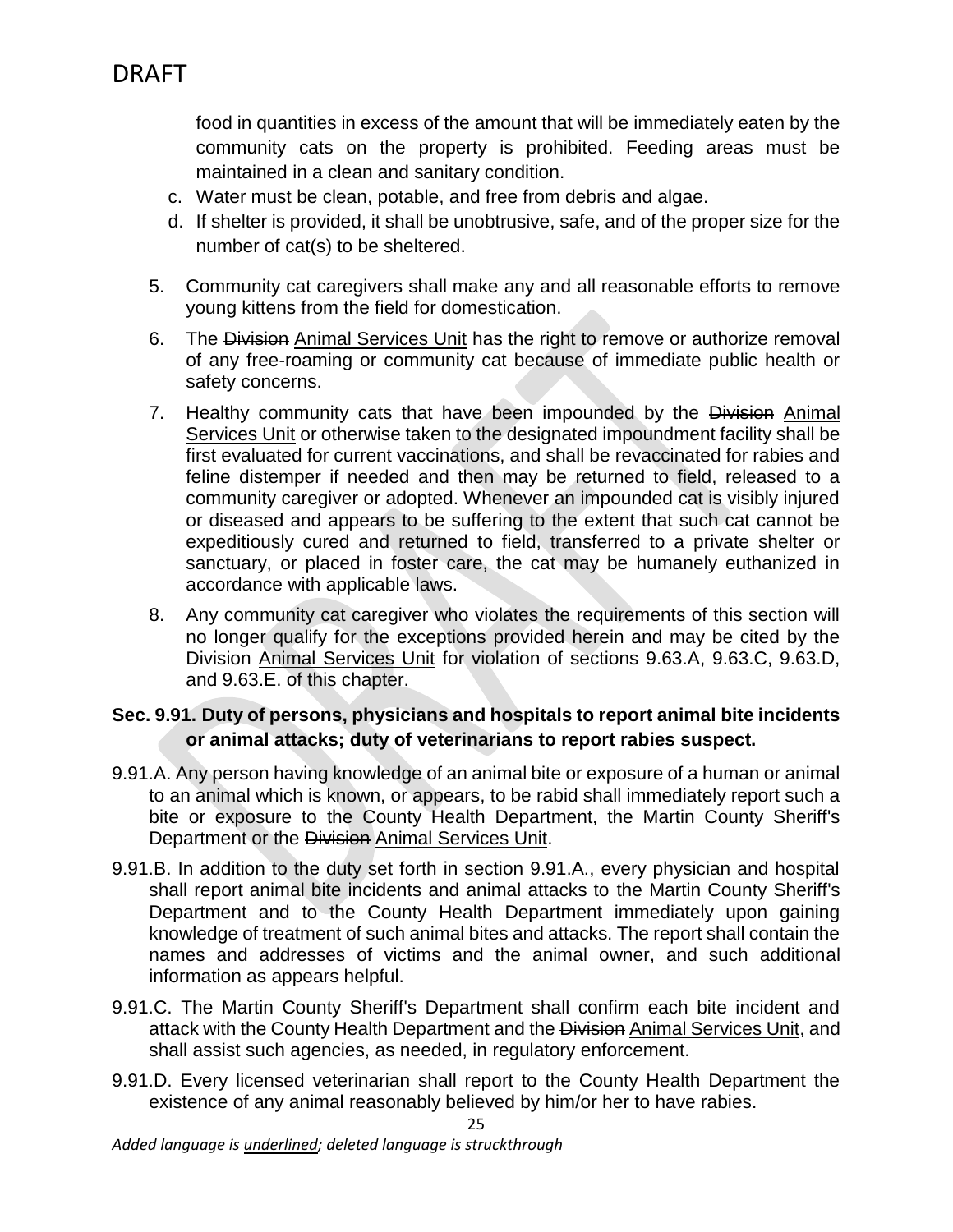## **Sec. 9.92. Animal care and treatment.**

9.92.A. The following shall constitute violations relating to the proper care and treatment of domestic animals:

- 1. Keeping or harboring an animal under unsanitary or inhumane conditions;
- 2. Failing to provide an animal with potable water at all times;
- 3. Failing to provide an animal with food daily;
- 4. Failing to provide an animal with shelter/housing;
- 5. Failing to provide prompt medical attention for any sickly, diseased or injured animal;
- 6. No dog shall be tethered unless all of the following conditions are met:
	- a. The dog is in visual range of the responsible party, and the responsible party is located outside with the dog.
	- b. Any tethering system employed shall not allow the animal to leave the owner's property.
	- c. The dog is tethered in such a manner as to prevent injury, strangulation, or entanglement.
	- d. The dog is not sick or injured.
	- e. The dog has access to water, shade, and dry ground.
	- f. If there are multiple dogs, each dog is tethered separately.
	- g. The dog may not be tethered under weather conditions which endanger the health, safety or welfare of the animal; including, but not limited to, hurricanes, tropical storms or tornadoes.
	- h. The tether is attached to a properly fitting collar or harness worn by the dog. Prong, choke or chain collars are prohibited in the use of tethering animals. A "choke" collar as used in this section shall mean any slip or sliding collar that restricts the animal's airway.
	- i. The length and weight of the tether shall be appropriate for the animal breed and shall be a minimum of ten feet long or five times the length of the animal, as measured from the tip of the nose to the base of the tail, whichever is greater.
- 7. Leaving any known poisonous substance mixed with food otherwise exposed in a manner that allows such substance to be made available for consumption by any animal, except rats, mice or other hazardous vermin;
- 8. Failing, upon injuring a domestic animal by any means, to immediately notify the owner of such animal, if known, the division Animal Services Unit, or the Martin County Sheriff's Department;
- 9. Maliciously teasing, molesting, or otherwise mistreating an animal;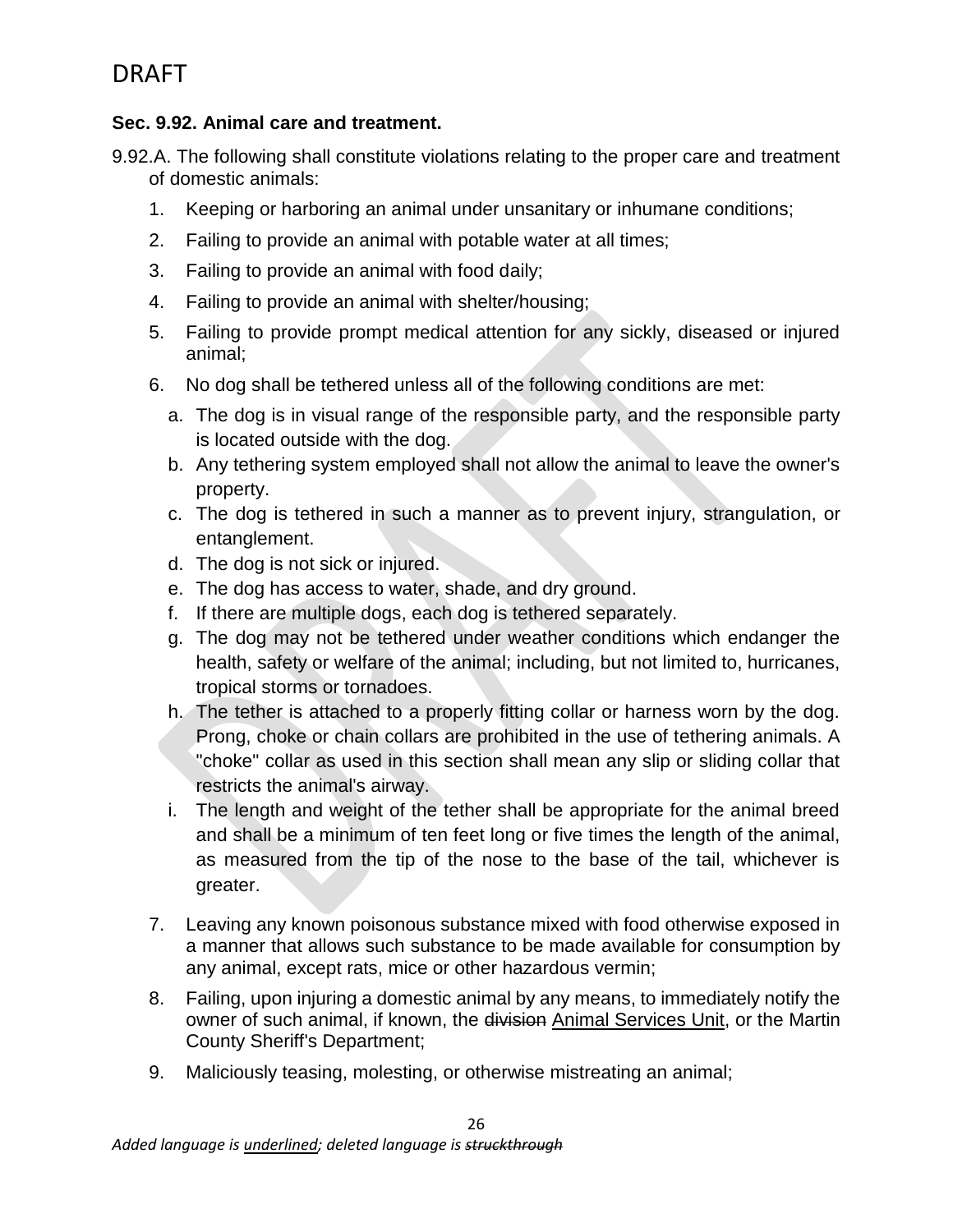- 10. Leaving an animal unattended in a motor vehicle, trailer, or other enclosure under circumstances which endanger the health, safety or welfare of the animal;
- 11. Transporting or carrying any animal on any public roadway in a vehicle unless the animal is safely enclosed within the vehicle. If the animal is located in the bed of an open vehicle (including, but not limited to, convertibles, pickup and flatbed trucks without a topper), the animal must be confined by a secured, well ventilated container of proper size that is fastened to the vehicle and will prevent the animal from falling or jumping from the vehicle;
- 12. Abandoning or disposing of an animal on the property of another or on public property or abandoning or leaving an animal in a person's former residence when that person relocates to another residence or otherwise terminates the former residence;
- 13. Dogs, cats and small domestic animals shall not be kept outside in crates, whether metal, wood, plastic, or other materials;
- 14. Dogs, cats, and small domestic animals may be kept outside in a fenced enclosure if the fenced enclosure contains a shelter/housing which meets all of the requirements for a shelter/housing under Section 9.1, Article 1, Martin County Code.
- 9.92.B. The owner of an animal shall be responsible for the removal of any excreta deposited by the animal on public walks, recreation areas, other public areas, or the private property of another person. A person's failure to do so will constitute grounds for "affidavit of complaint" as a nuisance animal.
- 9.92.C. An animal may be put to death only in accordance with recognized techniques of humane euthanasia as provided in applicable State statute, as amended from time to time.
- 9.92.D. All deceased domestic animals shall be disposed of by means of cremation or controlled burial. It shall be unlawful for any person(s) to dispose of a deceased domestic animal by use of garbage collection, or otherwise within a landfill.

9.92.E. A person or organization, whether for profit, nonprofit, or charitable, may not offer an animal as a prize in response to participation in a game, contest, raffle, drawing of chance, or any other similar event.

## **Sec. 9.93. Fighting or baiting animals.**

9.93.A. As used in this section:

- 1. "Baiting" means to attack with violence, to provoke, or to harass an animal with one or more animals for the purpose of training an animal for, or to cause an animal to engage in, fights with or among other animals. In addition, "baiting" means the use of live animals in the training of racing greyhounds.
- 2. "Animal fighting" shall mean fighting between dogs or any other wild or domestic animals.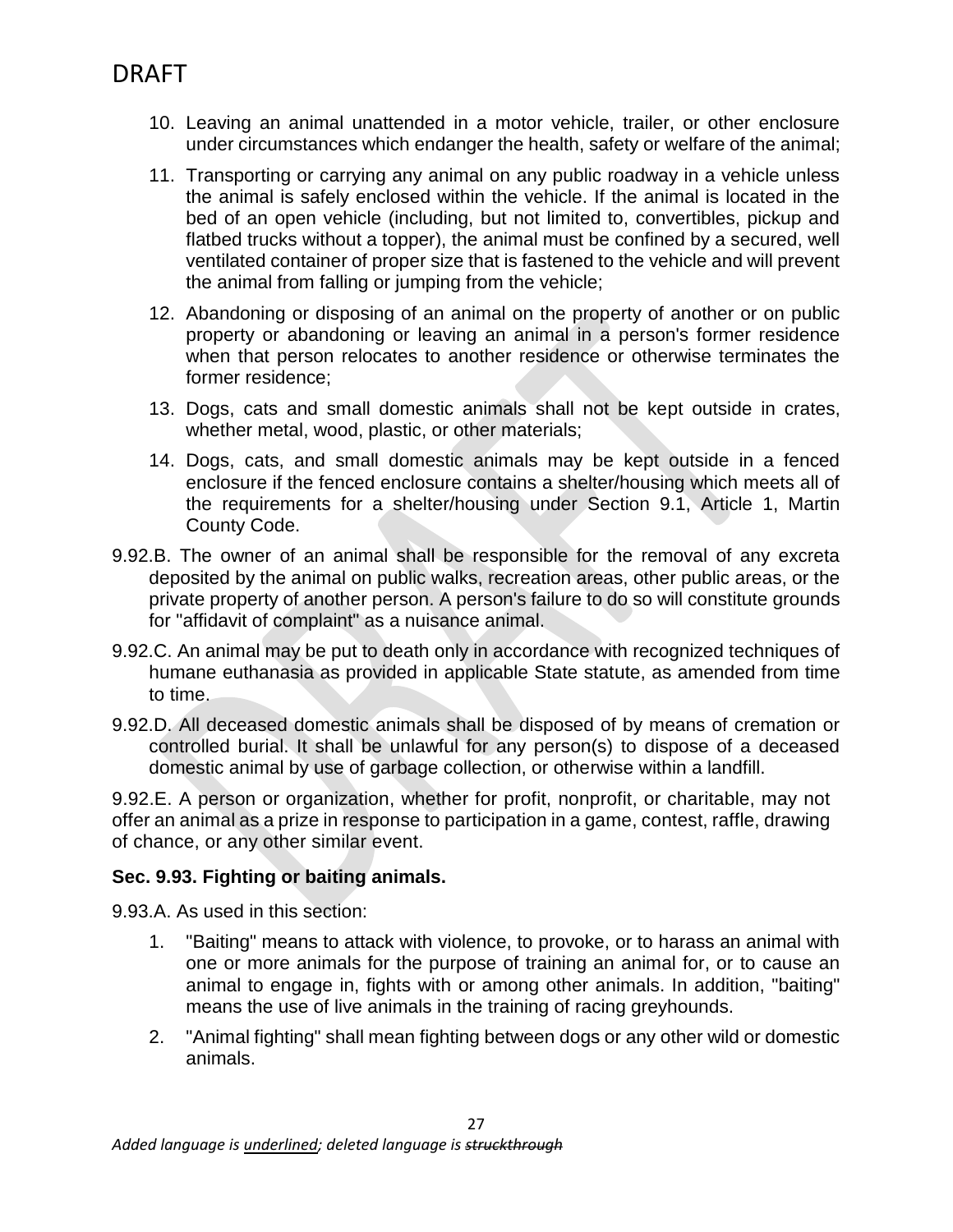- 3. "Person" means every natural person, firm, partnership, association, or corporation.
- 9.93.B. Any person who commits any of the following acts is guilty of a violation of this section, punishable by civil penalty amount to be established by resolution of the board:
	- 1. Baiting, or using any animal for the purpose of fighting or baiting any other animal.
	- 2. Knowingly owning, managing, or operating any facility kept or used for the purpose of fighting or baiting any animal.
	- 3. Promoting, staging, advertising, or charging any admission fee to a fight or baiting between two or more animals.
- 9.93.C. Any person who willfully commits any of the following acts is guilty of a violation of this section, punishable by civil penalty as established by resolution of the board.
	- 1. Betting or wagering any money or other valuable consideration on the fighting or baiting of animals; or
	- 2. Attending the fighting or baiting of animals.
- 9.93.D. The provisions of this section shall not apply to:
	- 1. Any person using animals to pursue or take wildlife or to participate in any hunting regulated or subject to being regulated by rules and regulations of the Florida Fish and Wildlife Conservation Commission.
	- 2. Any person using animals to work livestock for agricultural purposes.
	- 3. Any person using animals to hunt wild hogs or to retrieve domestic hogs.
- 9.93.E. Nothing in this section shall be construed to prohibit, impede or otherwise interfere with recognized animal husbandry and training techniques or practices not otherwise specifically prohibited by law.

## **Sec. 9.94. Animals involved in biting or attack incidents.**

- 9.94.A. The owner of an animal shall ensure that the animal does not attack or maliciously bite another animal or human.
- 9.94.B. The owner of an animal shall ensure that the animal does not bite another animal or human such that the bitten animal or human sustains a severe injury or dies.
- 9.94.C. After an investigation into the circumstances, the Division Animal Services Unit is authorized to impose reasonable restrictions on any dog determined to be involved in a biting or attack incident that does not result in severe injury or death.
- 9.94.D. Any attack incident may be investigated by the Division Animal Services Unit, and the Division Animal Services Unit is authorized to impose reasonable restrictions on the dog determined to be involved in the attack.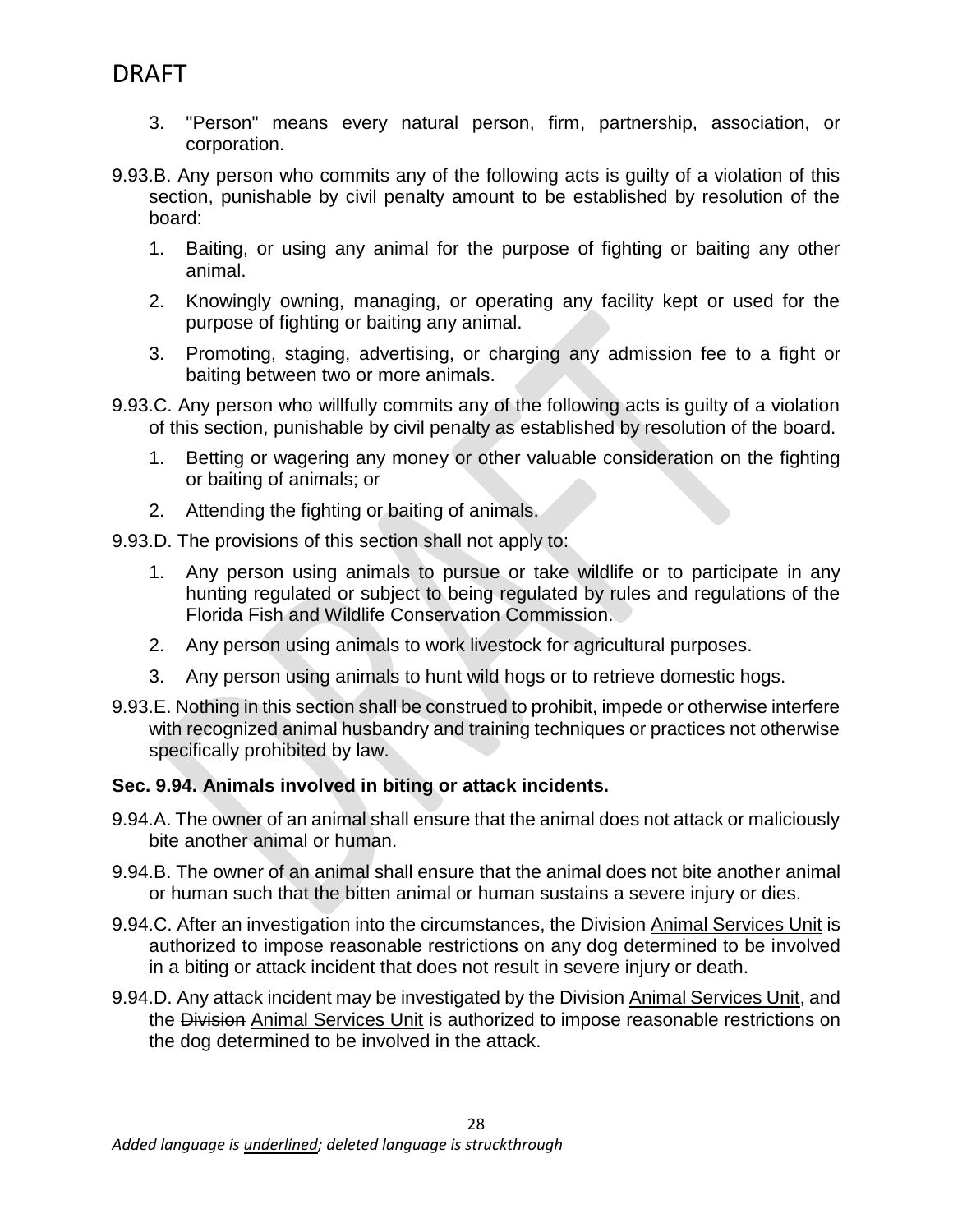9.94.E. The imposition of reasonable restrictions on any dog pursuant to sections 9.94.C. and 9.94.D. does not prohibit such dog from being subsequently classified as a dangerous dog in accordance with the provisions of section 9.95.

### **Sec. 9.95. Dangerous dogs.**

9.95.A. In accordance with the provisions of F.S. § 767.12, as amended from time to time:

- 1. The Division Animal Services Unit shall investigate reported incidents involving any dog that may be dangerous and shall, if possible, interview the owner and require a sworn affidavit from any person, including any Animal Services Officer or law enforcement officer, desiring to have a dog classified as dangerous, as defined in this chapter. Any animal that is the subject of a dangerous dog investigation may be impounded by the Animal Services. Any animal that is not impounded by Animal Services shall be humanely and safely confined by the owner in a securely fenced or enclosed area pending the outcome of the investigation and resolution of any hearings related to the dangerous dog classification. The address of where the animal resides shall be provided to the Division Animal Services Unit. No dog that is the subject of a dangerous dog investigation may be relocated or have ownership transferred pending the outcome of such an investigation or any hearings related to the determination of a dangerous dog classification. In the event that a dog is to be destroyed, the dog shall not be relocated or ownership transferred.
- 2. A dog shall not be declared dangerous if the threat, injury, or damage was sustained by a person who, at the time, was unlawfully on the property or, while lawfully on the property, was tormenting, abusing or assaulting the dog or its owner or a family member. No dog may be declared dangerous if the dog was protecting or defending a human being within the immediate vicinity of the dog from an unjustified attack or assault.
- 3. After the investigation, the Division Animal Services Unit shall make an initial determination as to whether there is sufficient cause to classify the dog as dangerous and shall afford the owner an opportunity for a hearing before the designated hearing officer prior to making a final determination. The Division Animal Services Unit shall provide written notification of the sufficient cause finding, to the owner, by registered mail, certified hand delivery, or service in conformance with the provisions of F.S. ch. 48, as amended from time to time, relating to service of process. The owner may file a written request for a hearing before the designated hearing officer within seven calendar days from the date of receipt of the notification of the sufficient cause finding and, if requested, the hearing shall be held as soon as possible, but not later than 21 calendar-days and no sooner than five business days after receipt of the request from the owner.
- 4. The final determination of classification of a dog as a dangerous dog will be made by the Division Animal Services Unit if the owner has not duly filed request for hearing, or by the designated hearing officer at the conclusion of the hearing.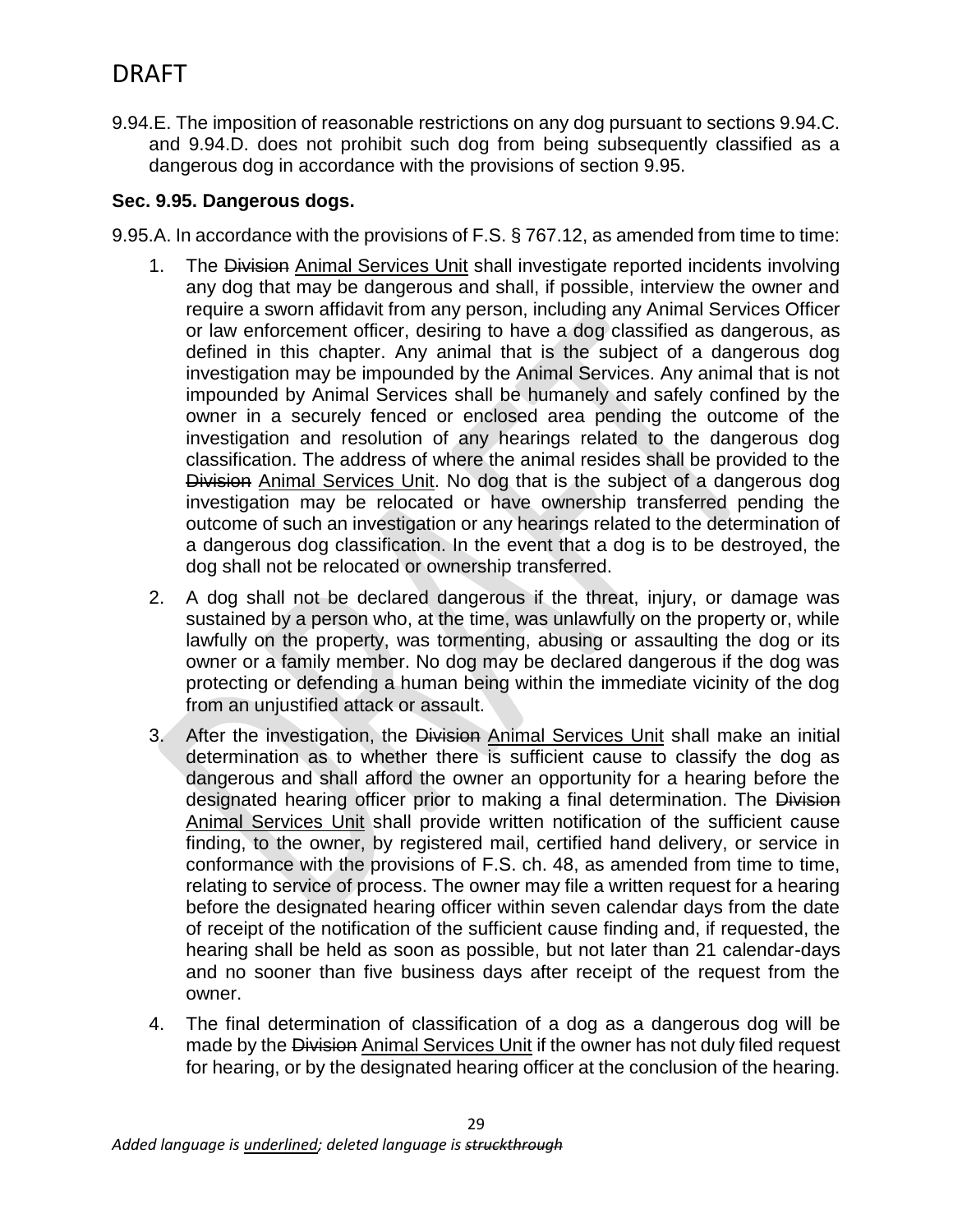Formal rules of evidence shall not apply at the hearing, but fundamental due process for all parties shall be observed and shall govern the proceeding.

- 5. If the Division Animal Services Unit makes the final determination classifying the dog as a dangerous dog, the Division Animal Services Unit shall provide written notification to the owner by registered mail, certified hand delivery or service. If the designated hearing officer made the final determination classifying the dog as a dangerous dog, the County shall provide the final order to the owner by registered mail, certified hand delivery or service. The owner may appeal the final order issued by the County to the court of appropriate jurisdiction in accordance with the Florida Rules of Appellate Procedure. If the dog is not held by the Division Animal Services Unit or the appropriate facility approved by the Division Animal Services Unit, the owner must confine the dog in a securely fenced or enclosed area pending a resolution of the appeal.
- 6. Within 14 days after a dog has been classified as dangerous by the Division Animal Services Unit or the conclusion of any appeal that affirms such final order, the owner of the dog must obtain a certificate of registration for the dog from the Division Animal Services Unit, and the certificate shall be renewed annually. The Division Animal Services Unit is authorized to issue such a certificate of registration, and renewals thereof, only to persons who are at least 18 years of age and who present to the Division Animal Services Unit sufficient evidence of:
	- a. A current certificate of rabies vaccination for the dog; and
	- b. A proper enclosure to confine the dangerous dog and the posting of the premises with a clearly visible warning sign at all entry points that informs both children and adults of the presence of a dangerous dog on the property; and
	- c. Permanent identification of the dog, by electronic implantation (micro-chip); and
	- d. A current veterinarian certification of sterilization of the dangerous dog.
- 9.95.B. The Division Animal Services Unit shall impose an annual fee for the issuance of certificates of registration required by this section, as established by resolution of the board and a related late fee, if the annual fee is not paid in a timely manner.
- 9.95.C. The owner of a dangerous dog shall immediately notify the Division Animal Services Unit when a dog that has been classified as dangerous:
	- 1. Is loose or unconfined;
	- 2. Has bitten a human being or attacked another animal;
	- 3. Is sold, given away or dies; or
	- 4. Is moved to another address.
- 9.95.D. Prior to a dangerous dog being sold or given away, the owner shall provide the name, address, and telephone number of the new owner to the Division Animal Services Unit. The new owner must comply with all of the requirements of F.S. § 767.12, and this chapter, even if the animal is moved from Martin County to another local jurisdiction within the State. The animal control authority/animal services officer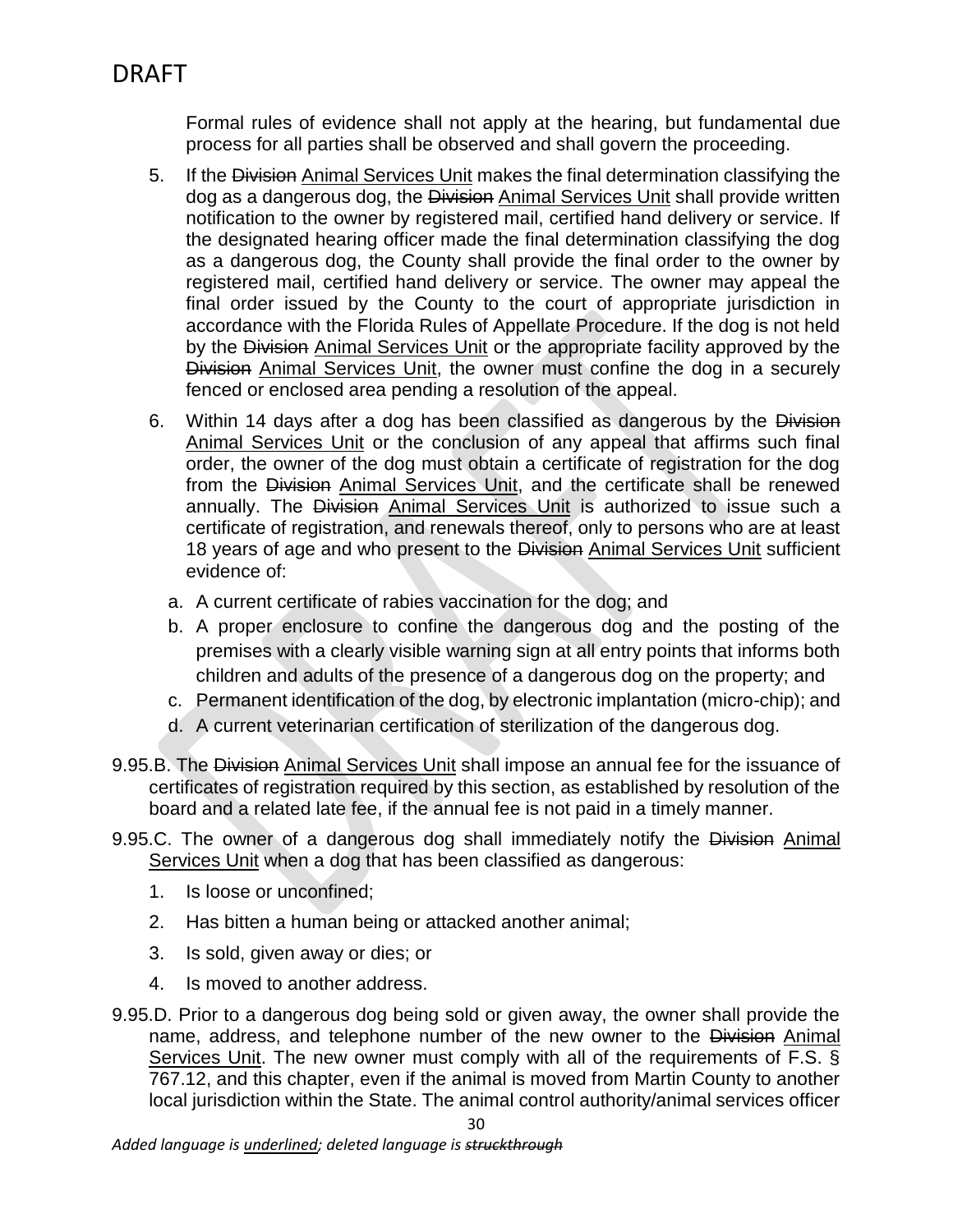must be notified by the owner of the dog classified as dangerous that the dog is in his/her jurisdiction.

- 9.95.E. It is unlawful for the owner of a dangerous dog to permit the dog to be outside a proper enclosure unless the dog is muzzled and restrained by a substantial chain or leash and under control of a competent person. The muzzle must be made in a manner that will not cause injury to the dog or interfere with its vision or respiration but will prevent it from biting any person or animal. The owner may exercise the dog in a securely fenced or enclosed area that does not have a top, without a muzzle or leash, if the dog remains within his/her sight and only members of the immediate household or persons 18 years of age or older are allowed in the enclosure when the dog is present. When being transported, such dogs must be safely and securely restrained within a vehicle.
- 9.95.F. Hunting dogs are exempt from the provisions of this section when engaged in any legal hunt or training procedure. Dogs engaged in training or exhibition in legal sports such as obedience trials, conformation shows, field trials, hunting/retrieving trials, and herding trials are exempt from the provisions of this section when engaged in any legal procedures. However, such dogs at all other times in all other respects shall be subject to this section and any other applicable sections of this chapter. Dogs that have been classified as dangerous shall not be used for hunting purposes.
- 9.95.G. This section does not apply to dogs used by law enforcement officials for law enforcement work.

### **Sec. 9.96. Animal creating a public nuisance.**

- 9.96.A. The owner of any animal which habitually barks, whines, howls, squawks, screeches, crows or causes any other noise which is objectionable due to pitch, frequency, timing, or any combination thereof; which is habitually at large, or habitually chases or runs after persons, other animals or vehicles; which unreasonably interferes with, destroys, or damages the property of other persons; which causes serious annoyance to neighboring residents or interferes with the reasonable use and enjoyment of other persons' property; which causes the fouling of the area by odor or attracts insects or other vermin, thereby creating unreasonable annoyance or discomfort for persons on adjacent properties, or otherwise causes a sanitary nuisance as defined in F.S. § 386.01; which is being kept in violation of any provision of F.S. ch. 372, and related regulations promulgated by the Florida Fish and Wildlife Conservation Commission; or which is otherwise offensive such that it creates a nuisance, as defined in the Florida Statutes or at common law, shall be deemed to be permitting a public nuisance and to be committing an act in violation of this chapter, and shall be punished as provided for by law.
- 9.96.B. An Animal Services Officer shall investigate an alleged violation of this section upon the receipt of three sworn affidavits of complaint from three individuals residing at different addresses in the vicinity of the animal(s) allegedly creating a nuisance. Such affidavits shall specify the address of the complainant; the address where the alleged offending animal(s) is (are) kept; the nature of the alleged act(s); the time(s) and date(s) of the alleged act(s); the name of the owner of the animal(s), if known;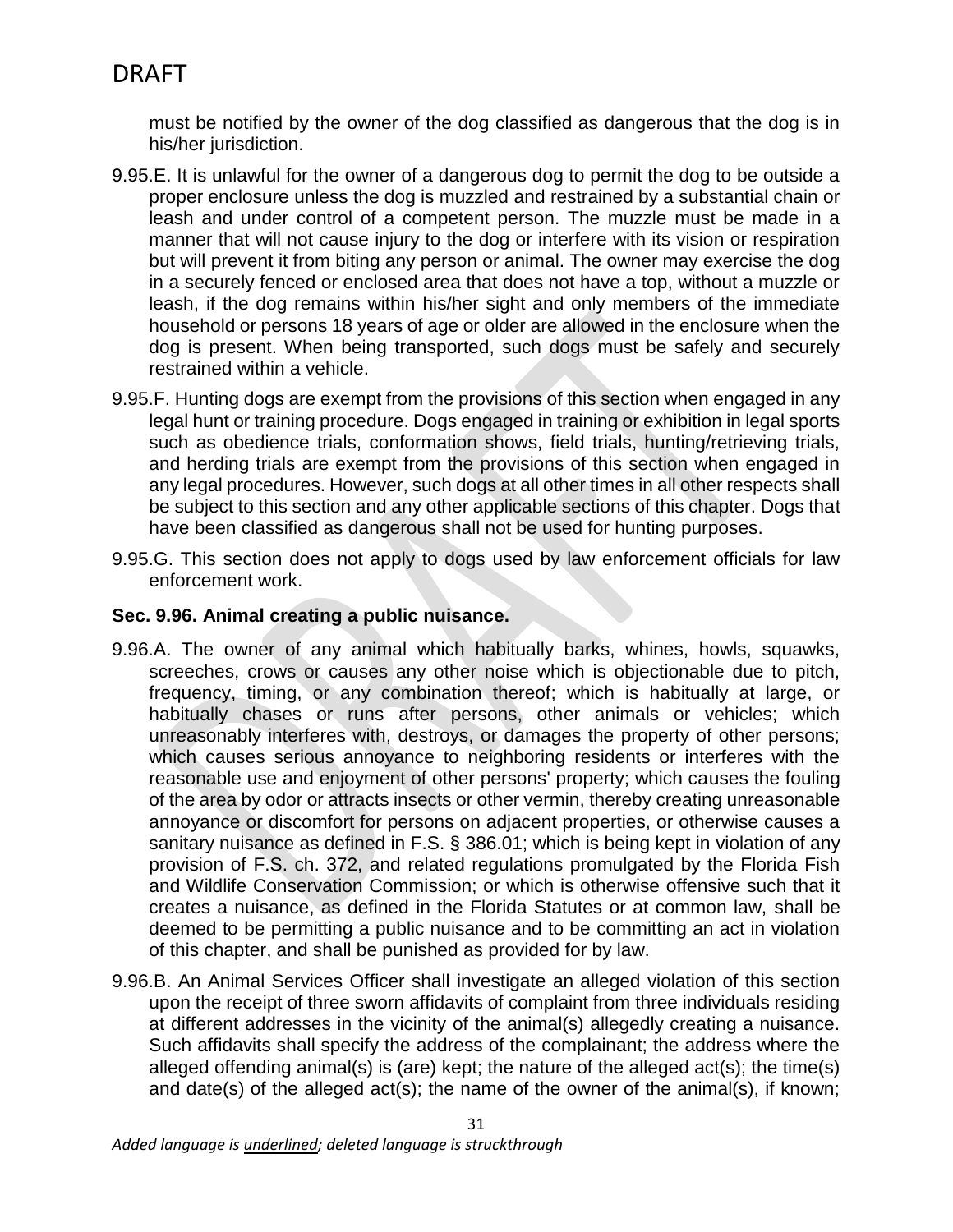and a description of the animal(s). At the reasonable discretion of the animal services unit supervisor, based upon the unusual location of a particular property, or circumstance, where an alleged nuisance-creating animal is kept, an Animal Services Officer may rely upon only one or two sworn affidavits of complaint in conducting an investigation to determine whether probable cause exists for the officer to believe that a violation of this section has (have) occurred.

9.96.C. Upon the receipt of sworn affidavits of complaint as provided for in section 9.96.B. and further investigation providing the Animal Services Officer with probable cause to believe a violation of this section exists, an Animal Services Officer shall issue the appropriate citation(s) to the owner of the animal(s) alleged to be causing the violation(s).

### **Sec. 9.97. Female animals in estrus ("heat").**

- 9.97.A. The owner of any female animal in estrus ("heat") shall keep the animal confined in a building, veterinary hospital, or boarding kennel, such that the female animal is inaccessible to any male animals, except for controlled and intentional breeding purposes.
- 9.97.B. The owner of a female animal in estrus ("heat") shall not allow the animal to be outside unless the animal is under restraint and control by a competent person by means of a secure chain, leash or other singular device, except for controlled and intentional breeding purposes.

### **Sec. 9.98. Penalties and other enforcement measures not exclusive.**

None of the penalties set forth in this chapter is to be construed as exclusive, and the imposition by or failure of Martin County to impose such a penalty may not be construed as prohibiting the imposition of any other penalty or other method of enforcement allowed by law.

## **Part Three - Conflicting Provisions.**

Special acts of the Florida Legislature applicable only to unincorporated areas of Martin County, County ordinances and County resolutions, or parts thereof, in conflict with this ordinance are hereby superseded by this ordinance to the extent of such conflict except for ordinances concerning the adoption or amendment of the Martin County Comprehensive Growth Management Plan.

## **Part Four - Severability.**

If any portion of this ordinance is for any reason held or declared to be unconstitutional, inoperative or void, by a court of competent jurisdiction, such holding shall not affect the remaining portions of this ordinance. If this ordinance or any provision thereof shall be held to be inapplicable to any person, property or circumstances by a court of competent jurisdiction, such holding shall not affect its applicability to any other person, property or circumstances.